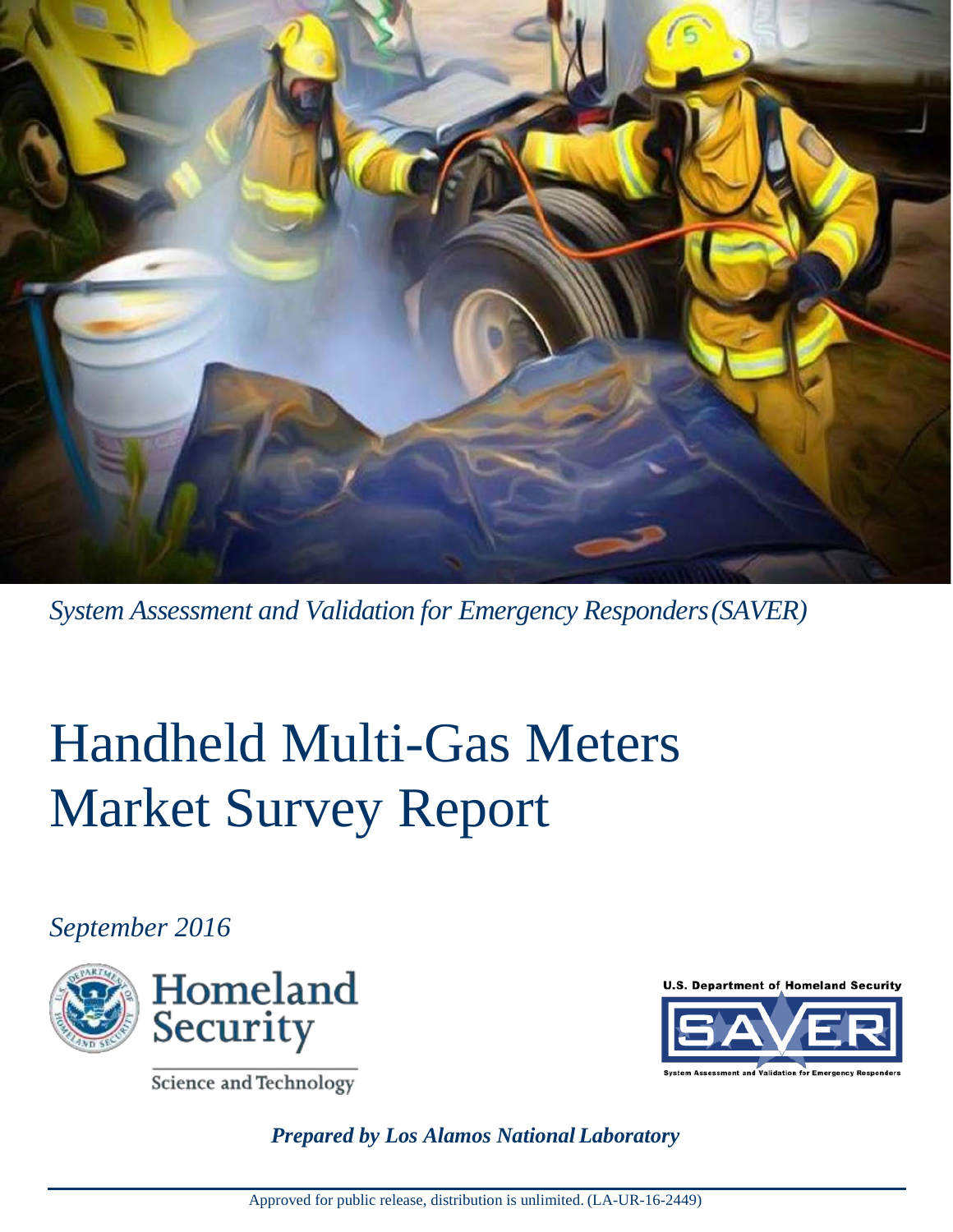The *Handheld Multi-Gas Meters Market Survey Report* was funded under Interagency Agreement No. HSHQPM-14-X-00143 from the U.S. Department of Homeland Security, Science and Technology Directorate.

The views and opinions of authors expressed herein do not necessarily reflect those ofthe U.S. Government.

Reference herein to any specific commercial products, processes, or services by trade name, trademark, manufacturer, or otherwise does not necessarily constitute or imply its endorsement, recommendation, or favoring by the U.S.Government.

The information and statements contained herein shall not be used for the purposes of advertising, nor to imply the endorsement or recommendation of the U.S.Government.

With respect to documentation contained herein, neither the U.S. Government nor anyof its employees make any warranty, express or implied, including but not limited to the warranties of merchantability and fitness for a particular purpose. Further, neither the U.S. Government nor any of its employees assume any legal liability or responsibility for the accuracy, completeness, or usefulness of any information, apparatus, product, or process disclosed; nor do they represent that its use would not infringe privatelyowned rights.

The cover photo and images included herein were provided by Los Alamos National Laboratory. Product images are courtesy of their respective vendor.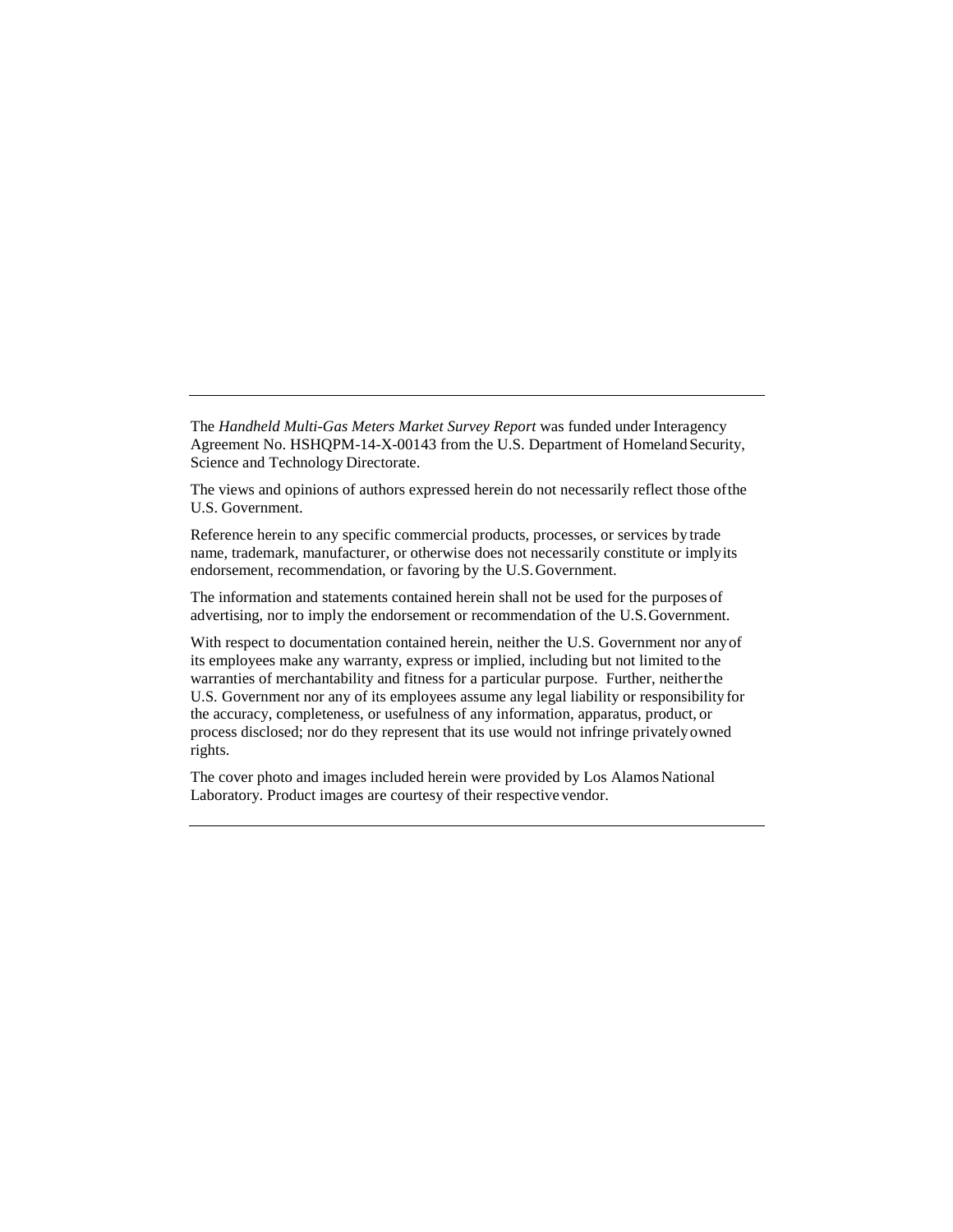# **FOREWORD**

.

<span id="page-2-0"></span>The U.S. Department of Homeland Security (DHS) established the System Assessment and Validation for Emergency Responders (SAVER) Program to assist emergency responders making procurement decisions. Located within the Science and Technology Directorate (S&T) of DHS, the SAVER Program conducts objective assessments and validations on commercially available equipment and systems, and develops knowledge products that provide relevant equipment information to the emergency responder community. The SAVER Program mission includes:

- Conducting impartial, practitioner-relevant, operationally oriented assessments and validations of emergency response equipment
- Providing information, in the form of knowledge products, that enables decision-makers and responders to better select, procure, use, and maintain emergency response equipment.

SAVER Program knowledge products provide information on equipment that falls under the categories listed in the DHS Authorized Equipment List (AEL), focusing primarily on two main questions for the responder community: "What equipment is available?" and "How does it perform?" These knowledge products are shared nationally with the responder community, providing a life- and cost-saving asset to DHS, as well as to Federal, state, and local responders.

As a SAVER Program Technical Agent, the Los Alamos National Laboratory (LANL) has been tasked to provide expertise and analysis on key subject areas, including chemical detection and radiation detection and monitoring, among others. In support of this tasking, LANL conducted a market survey of handheld multi-gas meters. Handheld multi-gas meters fall under AEL reference number 07CD-01-DPMG, titled Detector, Multi-Sensor Meter, Point, Chemical.

For more information on the SAVER Program or to view additional reports on handheld multi-gas meters or other technologies, visi[t www.dhs.gov/science-and-technology/SAVER.](https://www.dhs.gov/science-and-technology/SAVER)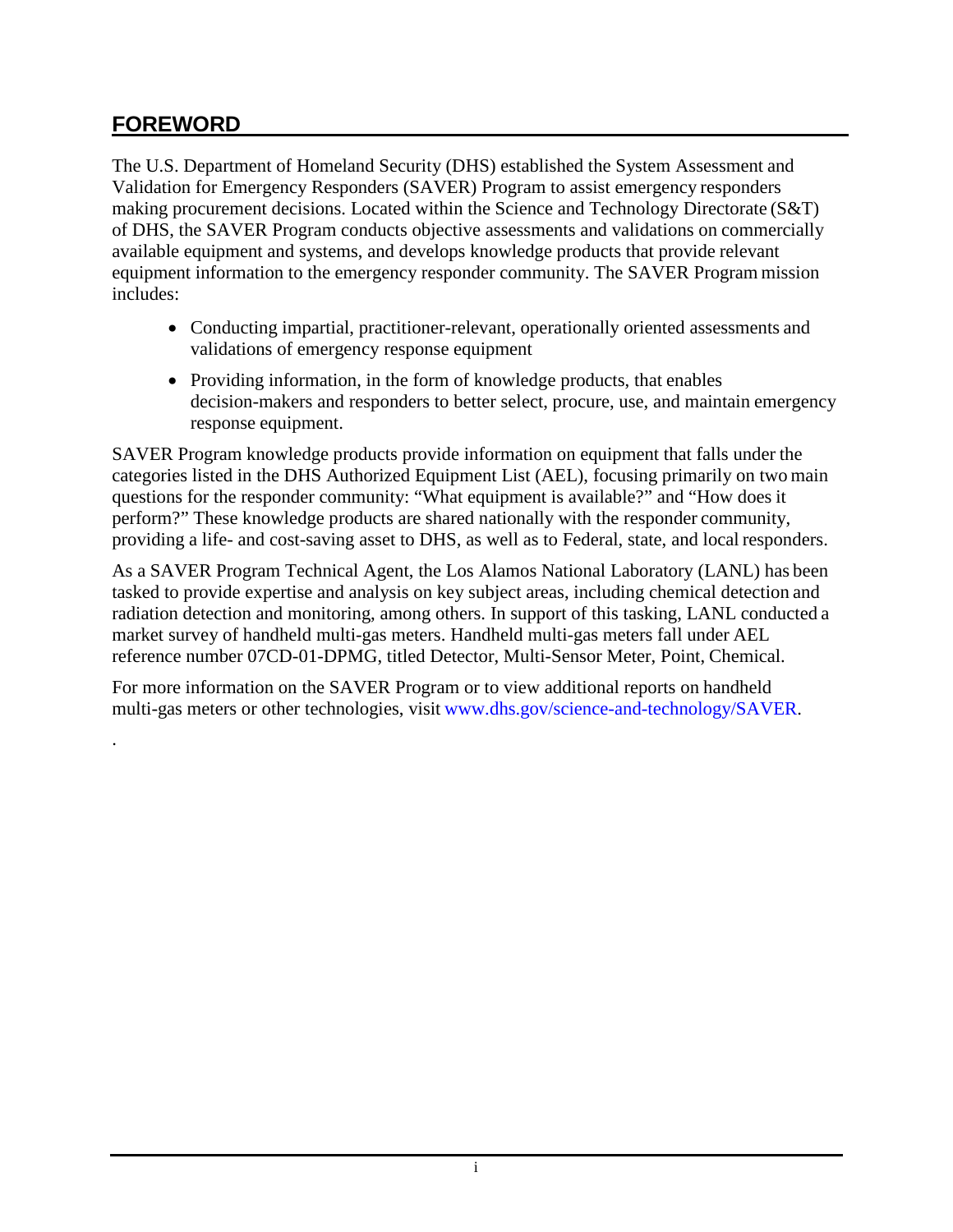#### **POINT OF CONTACT**

<span id="page-3-0"></span>**SAVER Program National Urban Security Technology Laboratory U.S. Department of Homeland Security Science and Technology Directorate**  201 Varick Street New York, NY 10014

E-mail: [NUSTL@hq.dhs.gov](mailto:nustl@hq.dhs.gov)

Website: [www.dhs.gov/science-and-technology/SAVER](https://www.dhs.gov/science-and-technology/saver)

**Los Alamos National Laboratory Nuclear Engineering and Nonproliferation Division** International Threat Reduction Group Bikini Atoll Road, SM 30 Los Alamos, NM 87545 MS E541

E-mail: [lanl-saver@lanl.gov](mailto:lanl_saver@lanl.gov)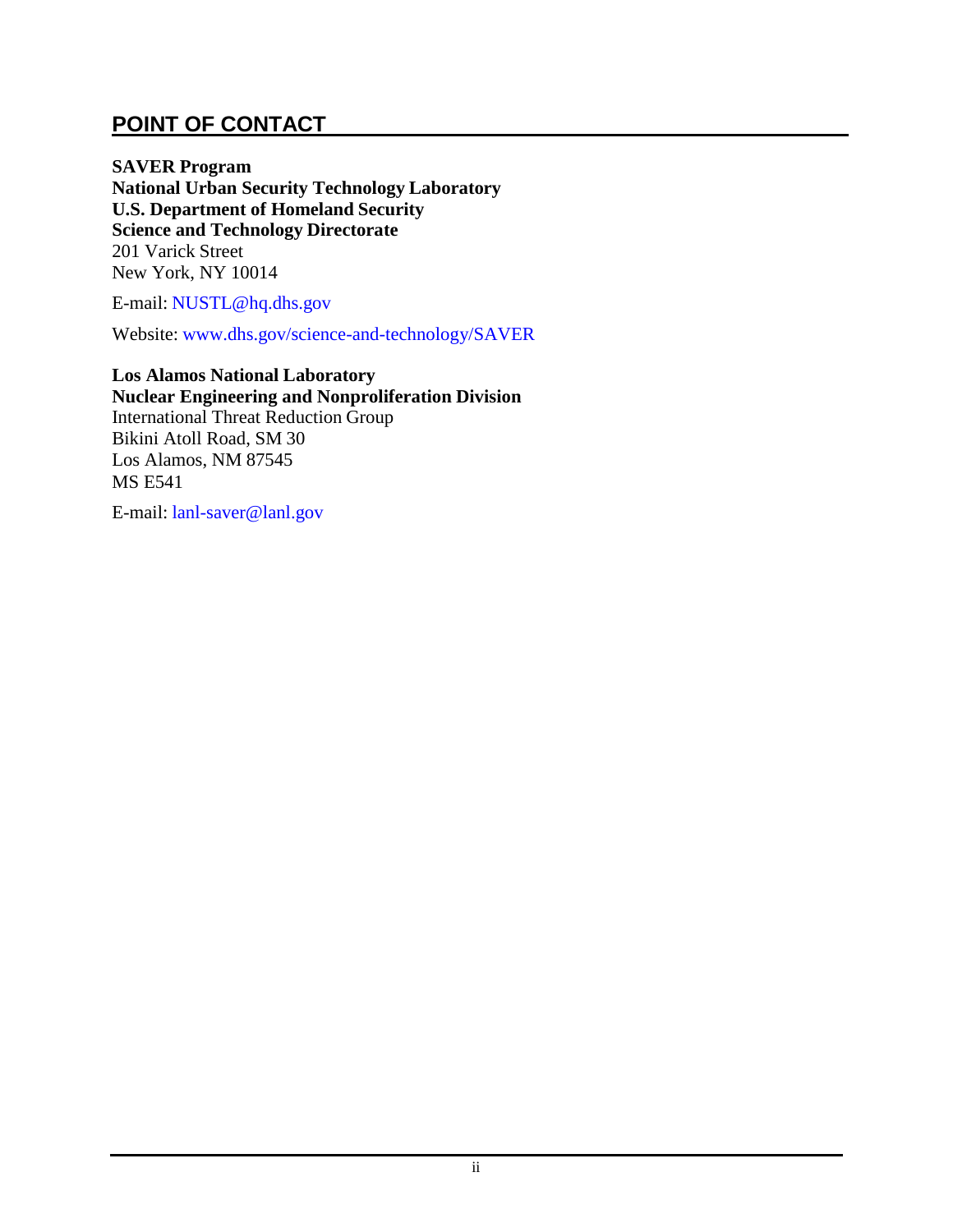# TABLE OF CONTENTS

|               | 3.4.2 MicroMAX Pro | 12 |
|---------------|--------------------|----|
|               |                    |    |
|               |                    |    |
| $3.5^{\circ}$ |                    |    |
|               |                    |    |
|               |                    |    |
|               |                    |    |
|               |                    |    |
|               |                    |    |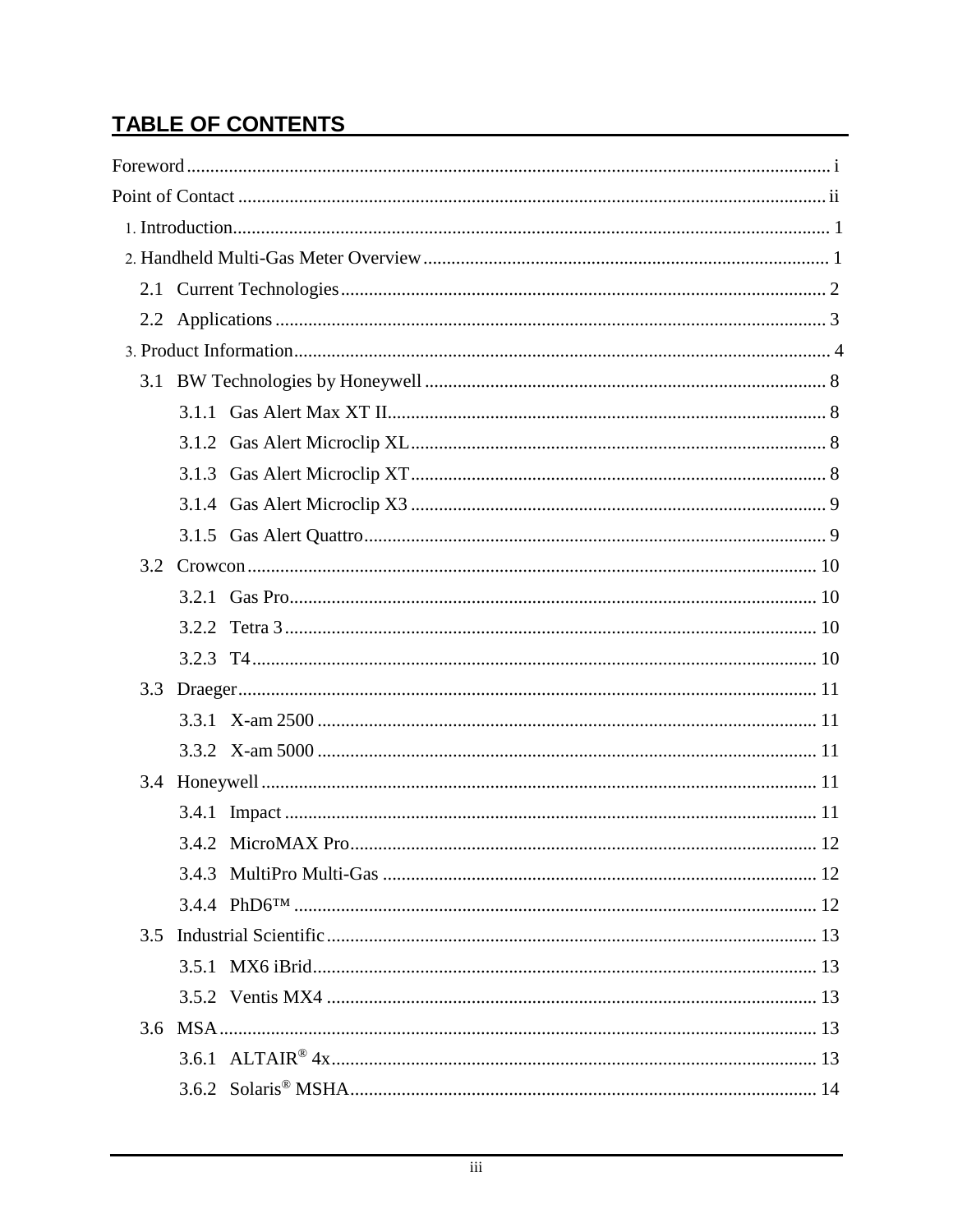# **LIST OF TABLES**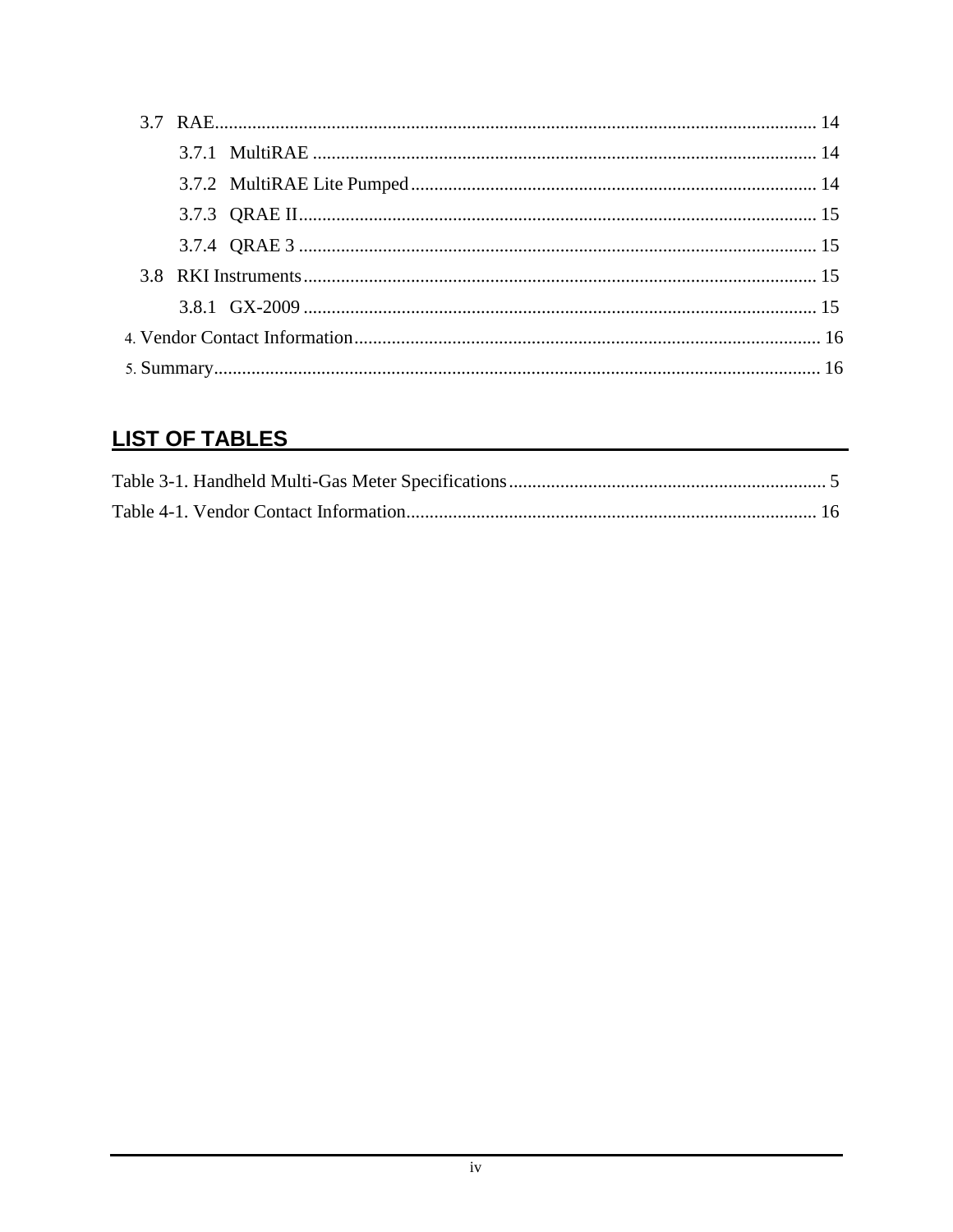# <span id="page-6-0"></span>**1. INTRODUCTION**

Handheld multi-gas meters (MGMs) are equipped with sensors to monitor oxygen  $(O_2)$  levels and additional sensors to detect the presence of combustible or toxic gases in the environment. This report is limited to operational response-type MGMs that include at least four different sensors. These sensors can vary by type and by the chemical monitored. In real time, the sensors report the concentration of monitored gases in the atmosphere near the MGM. To provide emergency responders with information on handheld multi-gas meters, the System Assessment and Validation for Emergency Responders (SAVER) Program conducted a market survey.

This market survey report is based on information gathered between November 2015 and February 2016 from vendors, Internet research, industry publications, an emergency responder focus group, and a government issued Request for Information (RFI) that was posted on the Federal Business Opportunities website. For inclusion in this report, an MGM had to meet the following criteria:

- Be intrinsically safe
- Accept at least four gas sensors simultaneously, including  $O_2$ , lower explosive limit (LEL), and two other toxic gas sensors
- Have available sensors for  $O_2$ , LEL, hydrogen sulfide (H<sub>2</sub>S), and carbon monoxide (CO) at a minimum
- Be configurable for hands-free, unattended operation
- Feature a pump either integrated or as an accessory.

Due diligence was performed to develop a report that is representative of products in the marketplace.

# <span id="page-6-1"></span>**2. HANDHELD MULTI-GAS METER OVERVIEW**

MGMs allow responders to detect multiple chemicals that could pose a hazard to emergency responders or others. MGMs are available in a range of configurations and capabilities ranging from simple single gas detectors such as  $CO$  or  $O_2$  monitors to complex handheld instruments with multiple simultaneous gas sensors combined with other specialized sensors such as photoionization detectors (PIDs) or radiation detectors. Capabilities include identification of oxygen-deficient or oxygen-rich atmospheres, combustible gas levels (percentage of LEL), other organic vapors, and a wide selection of toxic gases. Some MGMs also offer PID capabilities, which can detect volatile organic compounds (VOC) at parts per billion (ppb) levels, and other detection technologies, such as infrared (IR) absorption, which can detect and identify gases at low concentrations or gases that are difficult to detect with other sensors (e.g., carbon dioxide [CO2], combustible gases, and chlorofluorocarbons (CFC)), and gamma detectors to detect radioactive materials.

MGMs can be used in different ways depending on requirements. The more complex instruments, such as those that include PIDs, IR sensors, or radiation detectors, are generally used in a technical response. That is they are used by emergency responders trained and tasked

1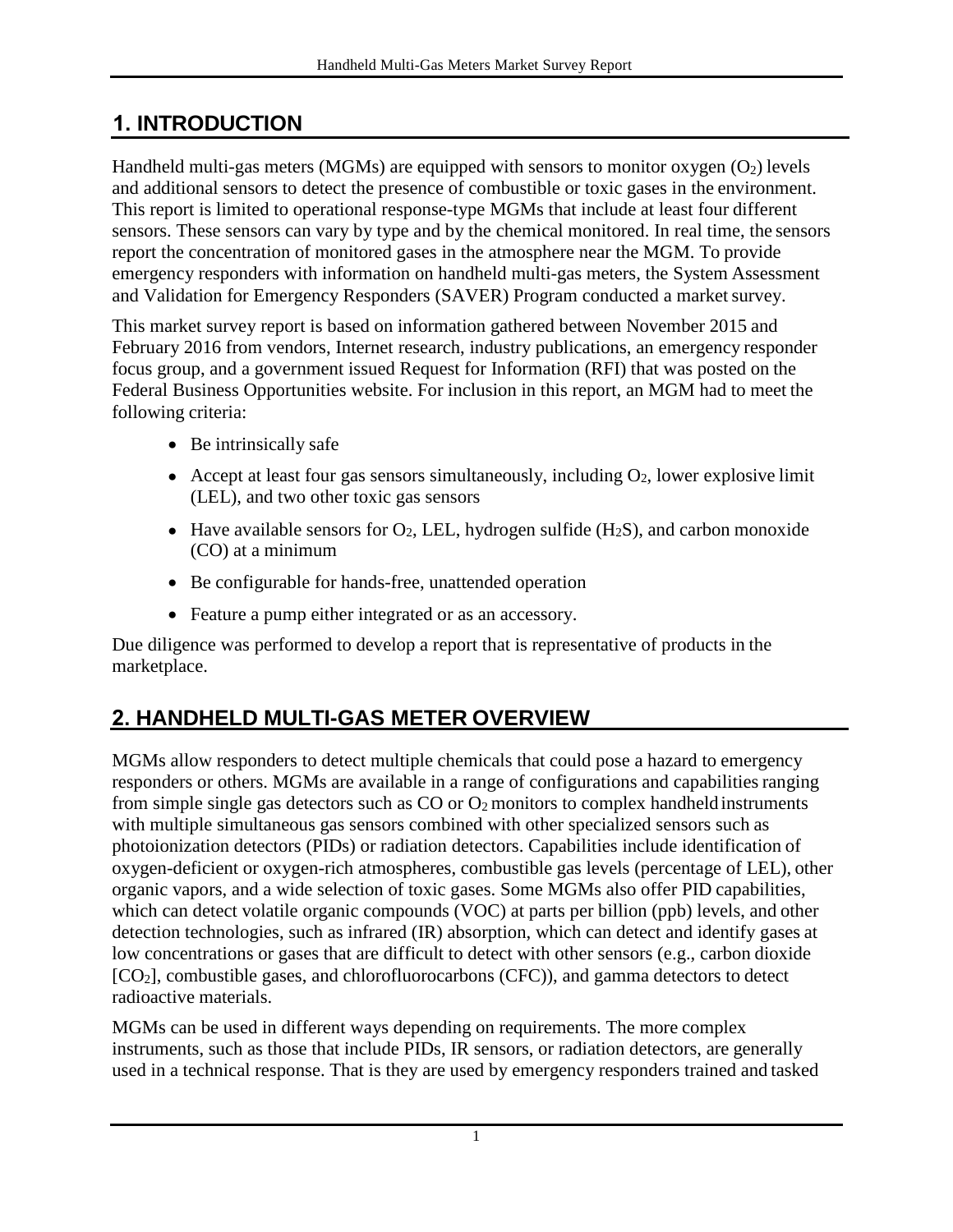with characterizing chemical hazards at a scene. In a technical response, the first responder is typically either directly operating or paying close attention to the device.

MGMs can also be used for operational responses (i.e., when emergency responders carry MGMs during response to an incident/accident to quickly and easily identify and alert the user to hazardous atmospheric conditions). In these situations, the first responder only interacts or pays attention to the MGM if it alarms indicating a potentially hazardous condition. For operational response situations the MGM is configured for hands-free, unattended operation; generally attached to a first responder gear harness; and configured to alarm in the presence of hazardous conditions. Less complex meters are preferred for operational response as they are better suited for unattended operation and require less training and maintenance. Generally they are also less expensive, which allows as many responders as possible to be equipped with MGMs during a response.

This report is limited to MGMs best suited for operational response. Based on our selection criteria, we have limited this report to MGMs that simultaneously operate at least four sensors at a time and at least have the following specific sensors available:  $O_2$ , LEL,  $H_2S$ , and CO. The report does not include more complex MGMs such as those with PID, IR, or radiation detectors. In 2008 the SAVER Program produced market survey and assessment reports on multi-sensor meter (MSM) chemical detectors that addresses these more complex MGMs.

# <span id="page-7-0"></span>**2.1 Current Technologies**

MGM configurations include various sensor combinations, battery options, sampling methods (i.e., diffusion or pumped), confined space kit options, and other options. Various types of alarms are also available and can be set to trigger on short-term exposure limit (STEL), time weighted average (TWA) readings, or other pre-determined concentrations. There are also alarms for operating conditions such as low battery, blocked pump, etc. Alarms can include audio, visual, or vibrating alerts or various combinations or these options.

Accessories may include pumps (for those without integrated pumps), probe filters, probe attachments, rubber or leather instrument jackets or cases, harnesses for hands free operation, extension hoses, and calibration kits. MGM detectors are usually available for a base-price plus additional costs depending on the sensors included and other options.

MGMs can be configured with various different sensors. The most important sensors identified by the SAVER focus group were  $O_2$  and LEL sensors.

 $O_2$  sensors monitor the environment to identify deficiency or enrichment in  $O_2$  levels.  $O_2$  sensors typically display readings as a percent of  $O_2$  by volume in the air. This information can indicate the presence of other gases as these gases may displace the available  $O_2$ .  $O_2$  sensors are either lead wool or solid polymer electrolyte (SPE). Lead wool  $O_2$  sensors have a lifespan of about 2 years while SPE O2 sensors generally last 3 to 5 years. While SPE sensors may last longer than lead wool  $O_2$  sensors, they have higher power requirements, shortening battery runtime.

LEL sensors, also referred to as combustible gas sensors, detect elevated levels of combustible gases. The results are generally presented in the percent of the LEL present (%LEL). The sensors indicate the %LEL of the gas for which they are calibrated such as methane (natural gas). If another combustible gas is present, the sensor will report a %LEL, but the value may be incorrect. Most LEL sensors are calibrated for methane but can be calibrated for other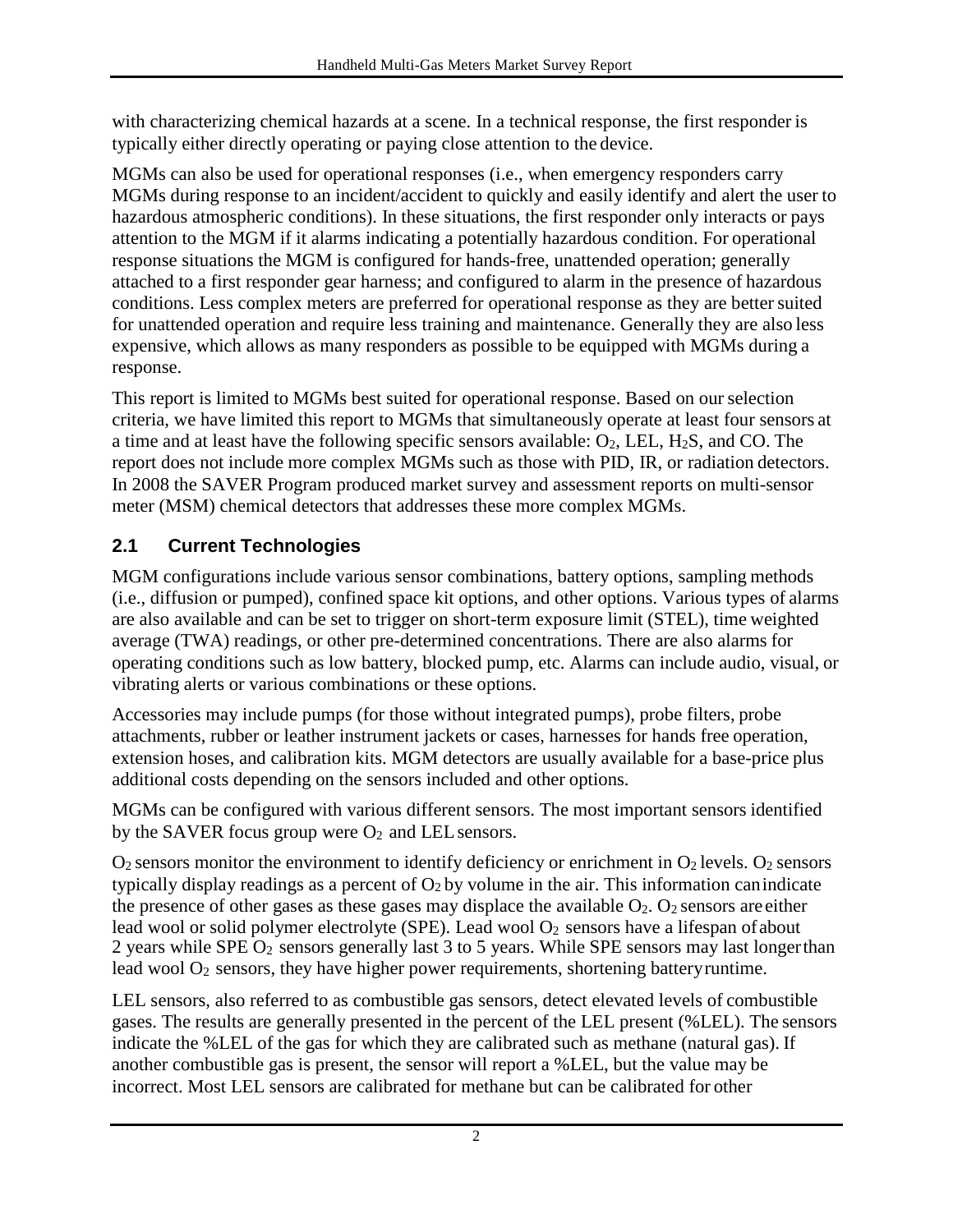combustible gases, such as pentane or propane. Different types of LEL sensors are available and include metal oxide semiconductor (MOS), catalytic bead, and IR detectors. MOS sensors are the most sensitive of LEL sensor types and therefore perhaps most useful in determining the source of small gas leaks.

Detectors with MOS LEL sensors will shut off when the LEL of a monitored gas is exceeded to protect the sensor, since the longer the sensor is exposed to gas above the LEL, the faster it will deteriorate and require replacement. Catalytic bead LEL sensors also shut off the detector when the LEL is exceeded; however, these sensors are a little more durable since they feature a dualsensor construction that compensates for ambient temperature, humidity, and atmospheric pressure, all of which can shorten sensor life. Both MOS and catalytic bead LEL sensors require sufficient  $O_2$  levels in the environment to monitor combustible gases, whereas IR LEL sensors can monitor combustible gases in  $O_2$  deficient atmospheres. In addition, IR sensors can withstand relatively longer exposure to gases than MOS or catalytic bead sensors and are therefore capable of reporting the percent by volume of a monitored gas even after levels exceed the LEL.

Common MGM toxic gas sensors include CO and H2S, and vendors may have sensors for other toxic gases such as ammonia, chlorine, formaldehyde, carbon dioxide, nitrogen oxides, sulfur dioxide, ozone, and others. MGM toxic gas sensors are small, generally easily interchangeable, consume very little battery power, and are generally specific to the target gas being monitored, though some may alarm on various other gases, i.e., gases with similar properties to a monitored gas may cause false positives. For example, when monitoring for chlorine, the sensor may detect other chemicals within the halogen group that have similar properties (e.g., bromine) and provide a positive reading for chlorine. MOS toxic gas sensors are also available; these are not chemical specific but are designed to identify a wide-range of chemicals. This low level of specificity could be an advantage in situations where unknown toxic gases may be present. The chief limitations of MOS-based sensors are high battery consumption, the potential for false positives (i.e., mistaking background gases for toxic gases), and the effects of humidity on the sensor output (i.e., as humidity increases, sensor output increases as well; as humidity drops to low levels, sensor output may fall to zero, even in the presence of toxic gas).

Important chemical considerations related to MGMs include: sensitivity, the lowest gas concentrations that are detectable; specificity, the ability to distinguish among different chemicals; and operating range, the measurable ranges of concentrations that can be reported. For some sensors types, once the operating range has been exceeded a clear-out period is required before the sensor is operational again. The sensitivity, specificity, and operating ranges will vary by sensor and thus by the type of hazard being monitored.

#### <span id="page-8-0"></span>**2.2 Applications**

MGMs are important tools for emergency responders when responding to calls involving confined space entry, home CO alarms, natural gas leaks, unknown odor reports, fuel spills, firefighting operations, clandestine laboratories, and arson investigations. They are also used in response to any emergency situation to help identify unexpected hazardous conditions. MGMs can also be used to monitor an area to determine if the air is acceptable for normal, unprotected breathing or if the area is clear of potential contaminants. MGMS are usually the first line of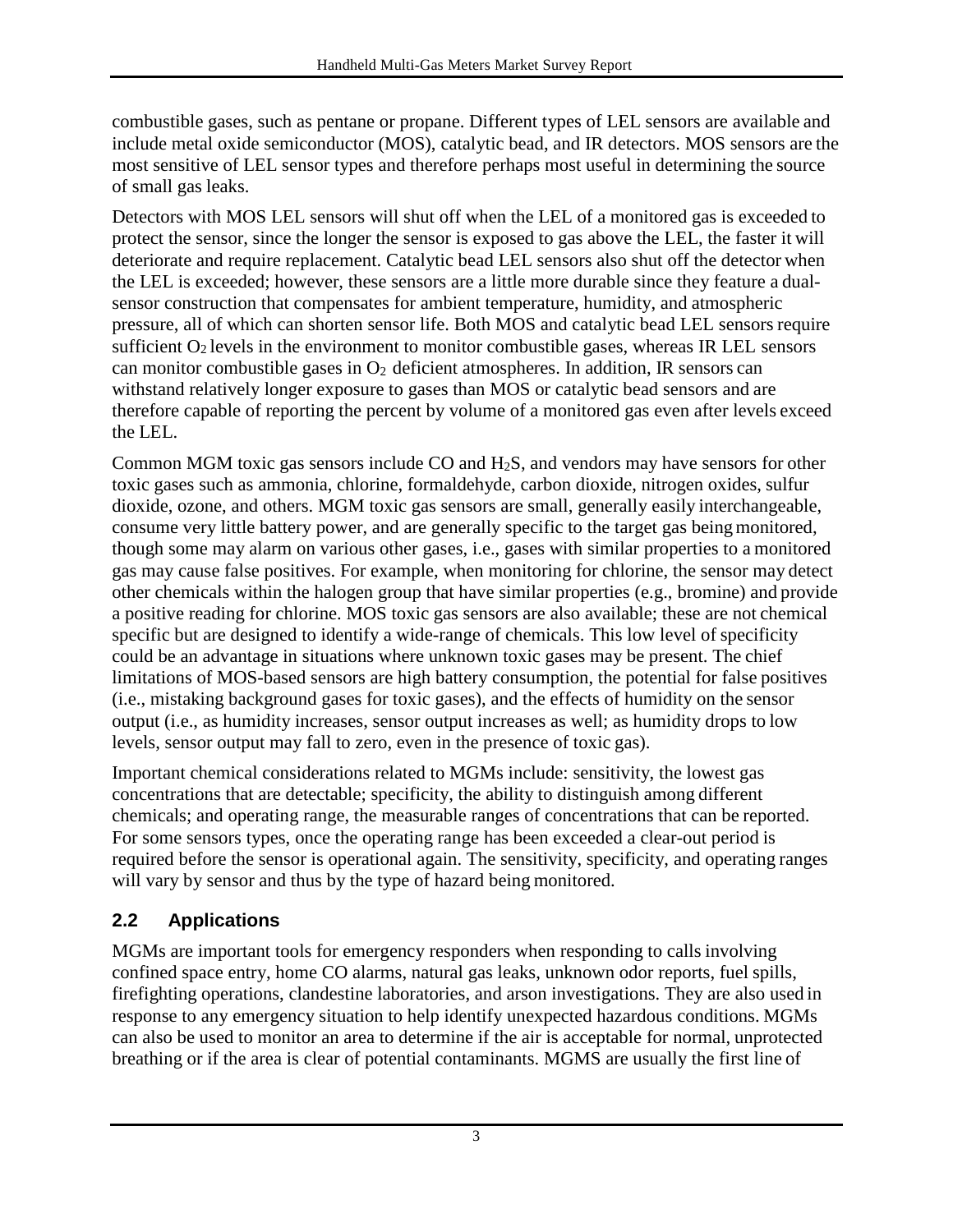screening for environmental hazards such as the enrichment or deficiency of  $O<sub>2</sub>$ , or elevated levels of combustible or toxic gases.

A critical function of MGMs is the ability to alarm or warn the user when dangerous conditions are present. Alarms can be audible, visible, or vibratory. Alarms are either latching or nonlatching. A latching alarm locks on if an alarm condition is reached and the user must manually turn off the alarm. A non-latching alarm sounds while the sensor readings are in alarm conditions, but turns off automatically when readings return to normal. Alarm levels and other options are configurable on most MGMs.

# <span id="page-9-0"></span>**3. PRODUCT INFORMATION**

This section provides information on 23 MGMs that range in price from \$500 to over \$3,000 depending on how they are configured. Table 3-1 provides general product specifications and the following sections provide product specific information. Product information presented in this section was obtained directly from vendors, their websites, and written materials (e.g., brochures, manuals, etc.). The information has not been independently verified by the SAVER Program.

In addition to the products listed in this report, some of the manufactures produce other MSMs that were not included because those products did not meet or exceeded the product selection criteria.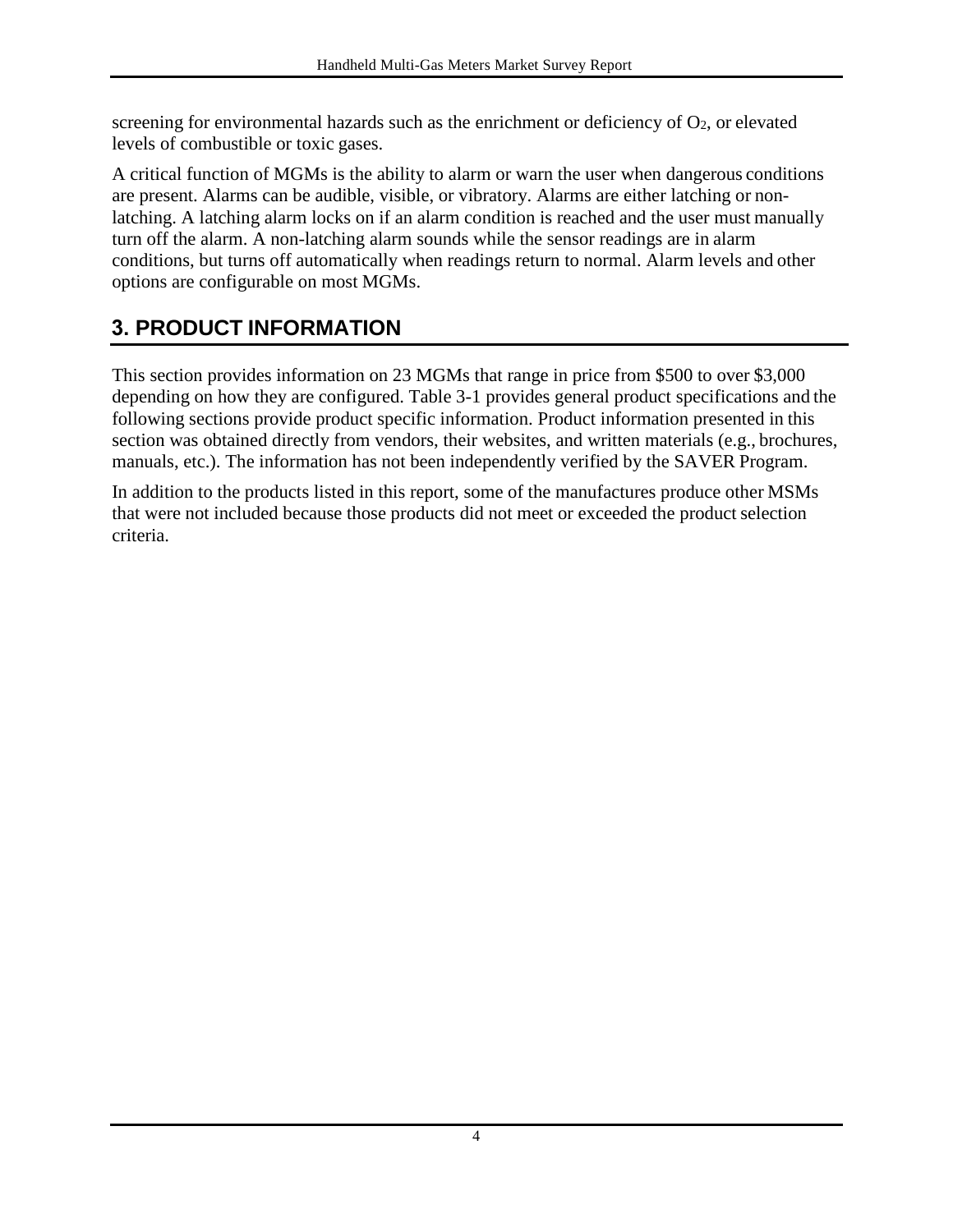<span id="page-10-0"></span>

| <b>Vendor</b>                          | <b>Product</b>         | <b>MSRP</b>            | Number of Sim.<br>Sensors | Weight (oz)       | $\overline{O_2}$ Sensor | %LEL Sensor  | <b>Sensor</b><br>H <sub>2</sub> S | <b>CO</b> Sensor | <b>Other</b>                                                                                                                                                                                |
|----------------------------------------|------------------------|------------------------|---------------------------|-------------------|-------------------------|--------------|-----------------------------------|------------------|---------------------------------------------------------------------------------------------------------------------------------------------------------------------------------------------|
| <b>BW</b> Technologies by<br>Honeywell | Gas Alert Max XT II    | \$880                  | $\overline{4}$            | 11.1              | $\checkmark$            | ✓            | $\checkmark$                      | $\checkmark$     | None                                                                                                                                                                                        |
| <b>BW</b> Technologies by<br>Honeywell | Gas Alert Microclip XL | \$615                  | $\overline{4}$            | 6.7               | $\checkmark$            | $\checkmark$ | ✓                                 | $\checkmark$     | None                                                                                                                                                                                        |
| <b>BW</b> Technologies by<br>Honeywell | Gas Alert Microclip XT | \$600                  | $\overline{4}$            | 6                 | $\checkmark$            | ✓            | ✓                                 | $\checkmark$     | None                                                                                                                                                                                        |
| <b>BW</b> Technologies by<br>Honeywell | Gas Alert Microclip X3 | \$675                  | $\overline{4}$            | 6.7               | $\checkmark$            | $\checkmark$ | $\checkmark$                      | $\checkmark$     | None                                                                                                                                                                                        |
| <b>BW</b> Technologies by<br>Honeywell | Gas Alert Quattro      | \$700                  | $\overline{4}$            | 11 to<br>12       | $\checkmark$            | $\checkmark$ | ✓                                 | $\checkmark$     | None                                                                                                                                                                                        |
| Crowcon                                | Gas Pro                | \$850                  | 5                         | $11.9$ to<br>12.7 | $\checkmark$            | $\checkmark$ | $\checkmark$                      | $\checkmark$     | Dual toxic (CO+H <sub>2</sub> S), H-filtered CO,<br>$Cl_2$ , Ozone $(O_3)$ , SO <sub>2</sub> , ClO <sub>2</sub> , NH <sub>3</sub> , NO,<br>NO <sub>2</sub>                                  |
| Crowcon                                | Tetra 3                | \$1,100                | $\overline{4}$            | 10.4              | $\checkmark$            | ✓            | ✓                                 | $\checkmark$     | Hydrogen-fitered CO, $O_3$ , $SO_2$ , NH <sub>3</sub> ,<br>CO <sub>2</sub>                                                                                                                  |
| Crowcon                                | <b>T4</b>              | \$550                  | $\overline{4}$            | 9.9               | $\checkmark$            | $\checkmark$ | $\checkmark$                      | $\checkmark$     | None                                                                                                                                                                                        |
| Draeger                                | X-am 2500              | \$750                  | $\overline{4}$            | 7 to 8            | $\checkmark$            | ✓            | ✓                                 | $\checkmark$     | NO <sub>2</sub> , SO <sub>2</sub>                                                                                                                                                           |
| Draeger                                | X-am 5000              | $$1,500$ to<br>\$2,000 | 5                         | 8 to 9            | $\checkmark$            | $\checkmark$ | $\checkmark$                      | $\checkmark$     | NH <sub>3</sub> , NO, NO <sub>2</sub> , SO <sub>2</sub> , PH <sub>3</sub> , HCN, CO <sub>2</sub> ,<br>Cl <sub>2</sub> , H <sub>2</sub> , Organic vapors, COCl <sub>2</sub> , O <sub>3</sub> |
| Honeywell                              | Impact                 | \$1,000                | $\overline{4}$            | 18                | $\checkmark$            | ✓            | ✓                                 | $\checkmark$     | NH <sub>3</sub> , SO <sub>2</sub> , CL <sub>2</sub> , NO <sub>2</sub> , CO <sub>2</sub>                                                                                                     |

**Table 3-1. Handheld Multi-Gas Meter Specifications**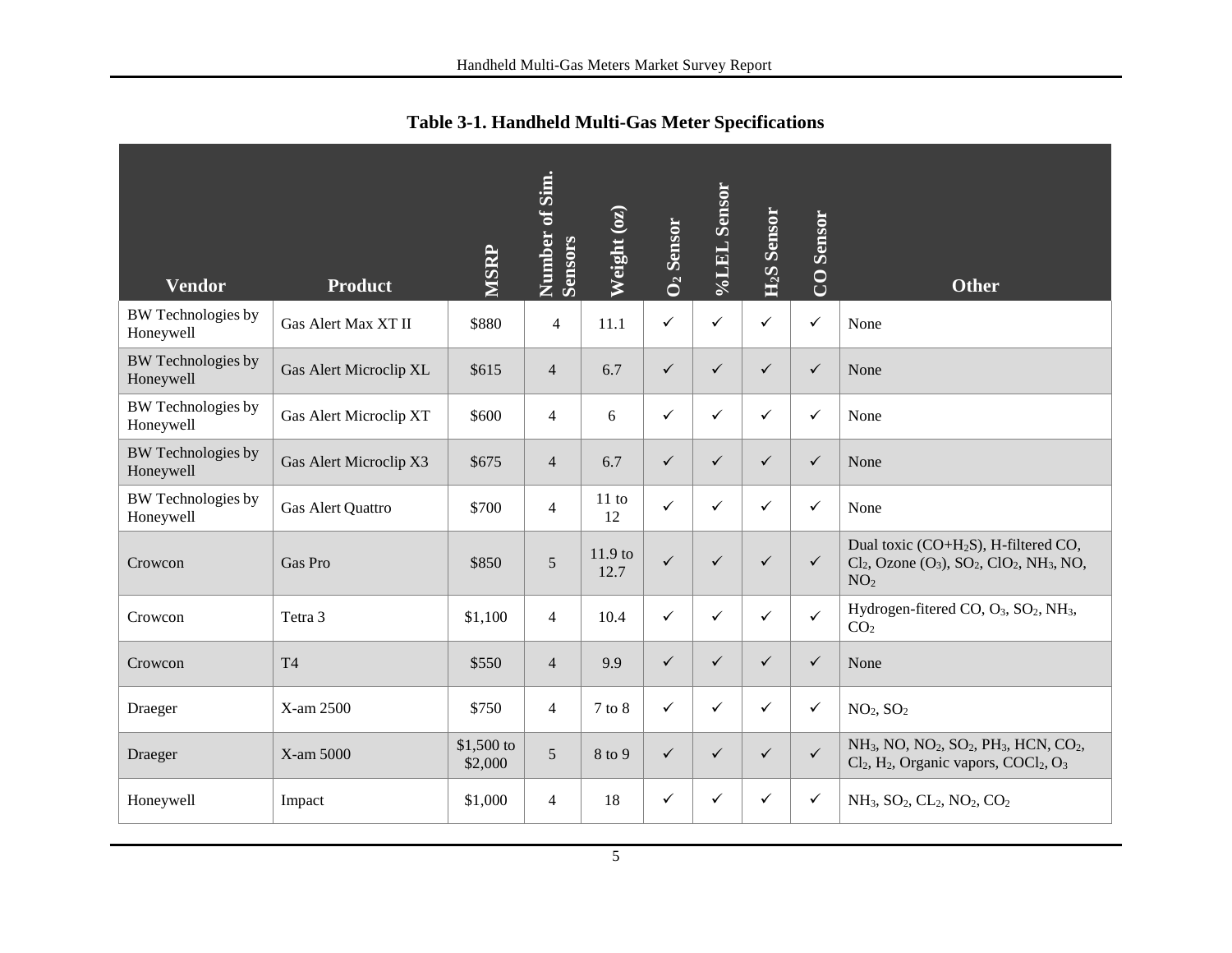| <b>Vendor</b>                | <b>Product</b>       | <b>MSRP</b>            | Number of Sim.<br><b>Sensors</b> | Weight $(oz)$ | <b>O<sub>2</sub></b> Sensor | %LEL Sensor  | <b>H<sub>2</sub>S</b> Sensor | <b>CO</b> Sensor | <b>Other</b>                                                                                                                                                                                                  |
|------------------------------|----------------------|------------------------|----------------------------------|---------------|-----------------------------|--------------|------------------------------|------------------|---------------------------------------------------------------------------------------------------------------------------------------------------------------------------------------------------------------|
| Honeywell                    | MicroMAX Pro         | \$700                  | $5\overline{)}$                  | 17.6          | $\checkmark$                | ✓            | $\checkmark$                 | $\checkmark$     | $NH_3$ , $Cl_2$ , $ClO_2$ , $SO_2$ , $PH_3$ , $NO_2$ , $HCN$                                                                                                                                                  |
| Honeywell                    | MultiPro Multi-Gas   | \$700 to<br>\$800      | $\overline{4}$                   | 11            | $\checkmark$                | ✓            | $\checkmark$                 | $\checkmark$     | Dual-toxic CO/H <sub>2</sub> S                                                                                                                                                                                |
| Honeywell                    | PhD6TM               | \$1,100                | 6                                | 20            | $\checkmark$                | $\checkmark$ | $\checkmark$                 | $\checkmark$     | PH <sub>3</sub> , NO <sub>2</sub> , HCN, ComboTox (CO and<br>$H2S$ ), CH <sub>4</sub> , PID, IR-CH <sub>4</sub> , IR-CO <sub>2</sub> , NO,<br>$NO2, Cl2, SO2$                                                 |
| <b>Industrial Scientific</b> | MX6 iBrid            | \$2,000 to<br>\$3,000  | 6                                | 18            | $\checkmark$                | ✓            | $\checkmark$                 | $\checkmark$     | NO <sub>2</sub> , Combined CO/H <sub>2</sub> S, NH <sub>3</sub> , Cl <sub>2</sub> ,<br>ClO <sub>2</sub> , PH <sub>3</sub> , CO High, SO <sub>2</sub> , HCl, HCN,<br>H <sub>2</sub> , PH <sub>3</sub> High, NO |
| <b>Industrial Scientific</b> | Ventis MX4           | \$700 to<br>\$1,000    | $\overline{4}$                   | 13.4          | $\checkmark$                | $\checkmark$ | $\checkmark$                 | $\checkmark$     | SO <sub>2</sub> , NO <sub>2</sub> , Combined CO/H <sub>2</sub>                                                                                                                                                |
| <b>MSA</b>                   | $ALTAIR^@$ 4x        | \$1,000                | $\overline{4}$                   | 7.9           | $\checkmark$                | ✓            | $\checkmark$                 | $\checkmark$     | NO <sub>2</sub>                                                                                                                                                                                               |
| <b>MSA</b>                   | Solaris® MSHA        | \$1,300                | $\overline{4}$                   | 8             | $\checkmark$                | ✓            | $\checkmark$                 | $\checkmark$     | None                                                                                                                                                                                                          |
| <b>RAE</b>                   | MultiRAE             | $$1,000$ to<br>\$2,500 | 6                                | 31            | $\checkmark$                | $\checkmark$ | $\checkmark$                 | $\checkmark$     | NH <sub>3</sub> , VOC, CO <sub>2</sub> , Multiple ranges of CO,<br>$Cl2$ , $ClO2$ , EtO-A and B, HCHO, HCN,<br>$CH3SH$ , NO, NO <sub>2</sub> , PH <sub>3</sub> , SO <sub>2</sub>                              |
| <b>RAE</b>                   | MultiRAE Lite Pumped | \$950                  | 6                                | 31            | $\checkmark$                | ✓            | $\checkmark$                 | $\checkmark$     | NH <sub>3</sub> , VOC, CO <sub>2</sub> , Multiple ranges of CO,<br>Cl <sub>2</sub> , ClO <sub>2</sub> , HCHO HCN, CH <sub>3</sub> SH, NO,<br>$NO2, PH3, SO2$                                                  |
| <b>RAE</b>                   | <b>QRAE II</b>       | \$500                  | $\overline{4}$                   | 12            | $\checkmark$                | ✓            | $\checkmark$                 | $\checkmark$     | None                                                                                                                                                                                                          |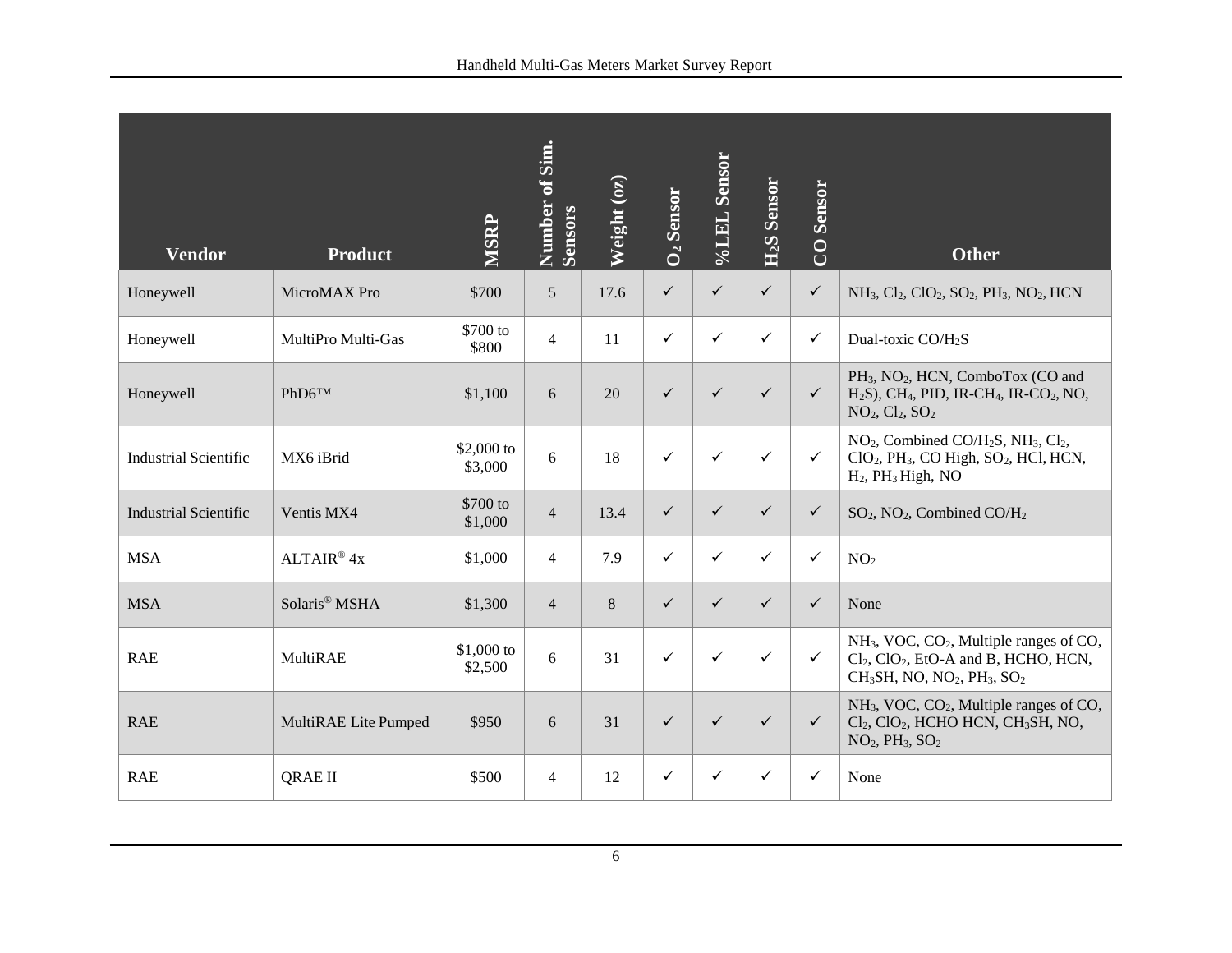| <b>Vendor</b>                                                                                                                                                                                                                                                                                                            | <b>Product</b> | MSRP    | of Sim.<br>Number<br>Sensors | Weight (oz) | O <sub>2</sub> Sensor                                                                                                                                                                                                                                                                                                                                 | <b>Sensor</b><br>Vol.EL | <b>Sensor</b><br>H <sub>2</sub> S | <b>Sensor</b><br>$\overline{C}$ | <b>Other</b>                                                                        |
|--------------------------------------------------------------------------------------------------------------------------------------------------------------------------------------------------------------------------------------------------------------------------------------------------------------------------|----------------|---------|------------------------------|-------------|-------------------------------------------------------------------------------------------------------------------------------------------------------------------------------------------------------------------------------------------------------------------------------------------------------------------------------------------------------|-------------------------|-----------------------------------|---------------------------------|-------------------------------------------------------------------------------------|
| <b>RAE</b>                                                                                                                                                                                                                                                                                                               | QRAE 3         | \$1,000 | $\overline{4}$               | 14.5        | $\checkmark$                                                                                                                                                                                                                                                                                                                                          | ✓                       | $\checkmark$                      | $\checkmark$                    | $NH_3$ , SO <sub>2</sub> , HCN, PH <sub>3</sub> , Cl <sub>2</sub> , NO <sub>2</sub> |
| <b>RKI</b> Instruments                                                                                                                                                                                                                                                                                                   | GX-2009        | \$700   | $\overline{4}$               | 4.6         | ✓                                                                                                                                                                                                                                                                                                                                                     | ✓                       | ✓                                 | $\checkmark$                    | None                                                                                |
| Notes:<br>$\checkmark$ —system is equipped with corresponding feature<br>$Cl_2$ -Chlorine<br>$ClO2$ -Chlorine dioxide<br>COCl2-Phosgene<br>CO-Carbon monoxide<br>$CO2$ - Carbon dioxide<br>CH <sub>4</sub> -Methane<br>CH <sub>3</sub> SH-Methyl mercaptan<br>EtO-A and B—Different sensors for $O_2$<br>$H_2$ —Hydrogen |                |         |                              |             | H <sub>2</sub> S-Hydrogen sulfide<br>IR-CH <sub>4</sub> —Infrared methane detector<br>IR-CO <sub>2</sub> —Infrared carbon dioxide detector<br>LEL-Lower explosive limit<br>NH <sub>3</sub> -Ammonia<br>NO-Nitrogen oxide<br>$NO2$ -Nitrogen dioxide<br>$O2$ -Oxygen<br>$O_3$ — $O$ zone<br>PID-Photoionization detector<br>PH <sub>3</sub> -Phosphine |                         |                                   |                                 |                                                                                     |
| HCHO-Formaldehyde<br>HCN-Hydrogen cyanide                                                                                                                                                                                                                                                                                |                |         |                              |             | $SO2$ -Sulfur dioxide<br>VOC—Volatile organic carbon                                                                                                                                                                                                                                                                                                  |                         |                                   |                                 |                                                                                     |

Information in the table is based on data gathered from vendors and their websites from November 2015 through February2016.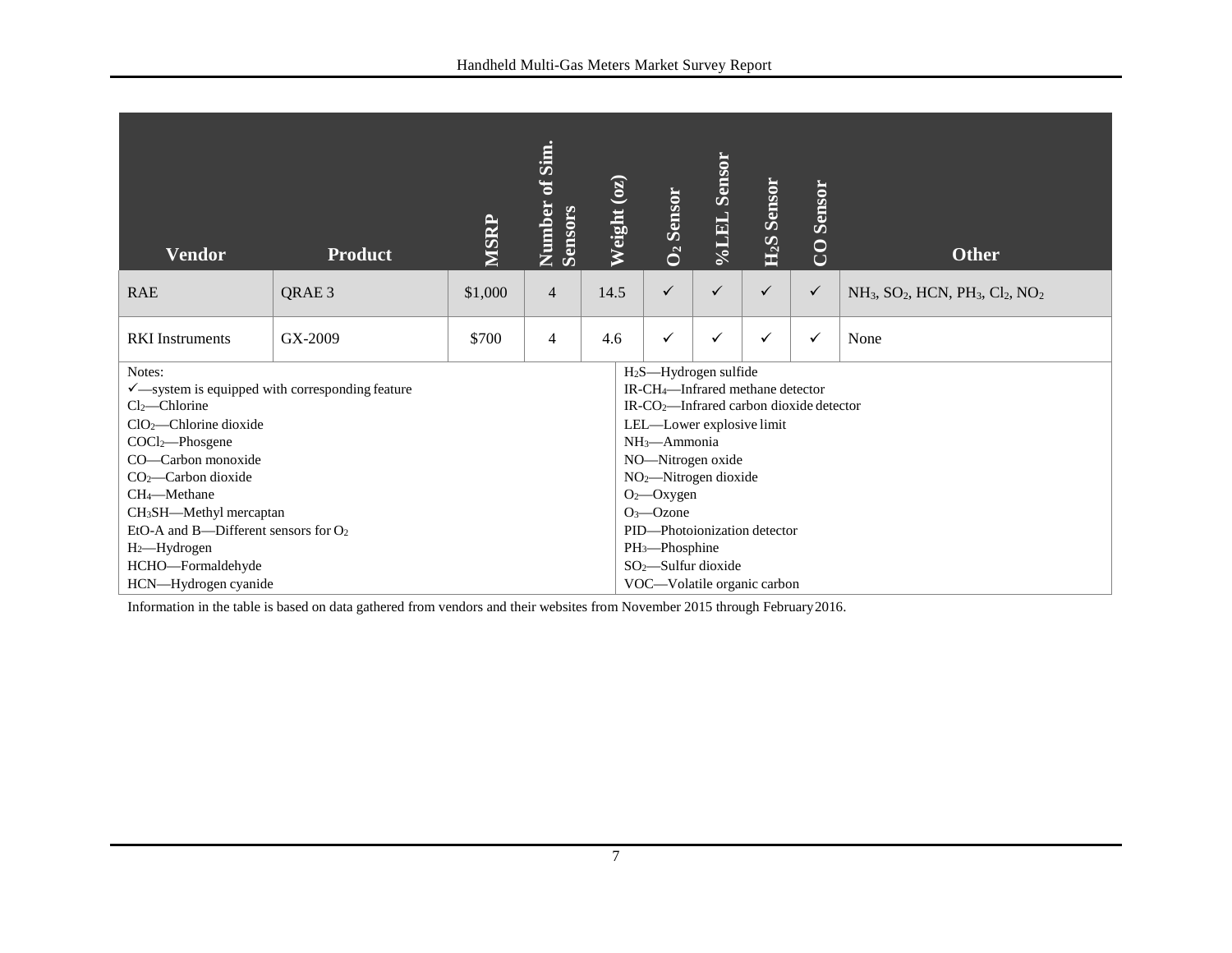## <span id="page-13-0"></span>**3.1 BW Technologies by Honeywell**

#### <span id="page-13-1"></span>**3.1.1 Gas Alert Max XT II**

The Gas Alert Max XT II costs about \$880 depending on configuration. It measures 5.1 x 2.8 x 2.0 inches and weighs 11.1 ounces. It can be configured to include up to four simultaneous sensors and has single button operation. Sensor options include  $O_2$ , %LEL, H<sub>2</sub>S, and CO. It has a rechargeable battery with a manufacturers estimated run time of 10 hours or an alkaline battery pack. The Gas Alert Max XT II includes the SmartSample pump that combined with sampling tubes, supports remote sampling for confined space entry.



**Gas Alert Max XT II**

Alarms include visual, vibrating, and audible. The alarms can be set for various concentration levels and are latching alarms. User options include safe display mode, stealth mode, calibration lock, auto zero on startup,  $O_2$  calibration on startup, and an option to force a bump test when the test is overdue. It includes a 2-year warranty on all sensors.

# <span id="page-13-2"></span>**3.1.2 Gas Alert Microclip XL**

The Gas Alert Microclip XL costs about \$615 depending on configuration. It differs from the Gas Alert Microclip XT in extended battery run time. It is slightly heavier and thicker. It measures 4.4 x 2.4 x 1.2 inches and weighs 6.7 ounces. It can be configured to include up to four simultaneous sensors and has single button operation. Sensor options include  $O_2$ , %LEL, H<sub>2</sub>S, and CO. It has a rechargeable battery with a manufacturers estimated run time of 18 hours or an alkaline battery pack. **Gas Alert Microclip XL**



Alarms include visual, vibrating, and audible. The alarms can be set for various concentration levels and are latching alarms. User options include safe display mode, stealth mode, calibration lock, auto zero on startup,  $O_2$  calibration on startup, and an option to force a bump test when the test is overdue. It includes a 2-year warranty on all sensors.

# <span id="page-13-3"></span>**3.1.3 Gas Alert Microclip XT**

The Gas Alert Microclip XT costs about \$600 depending on configuration. It measures 4.4 x 2.4 x 1.1 inches and weighs 6 ounces. It can be configured to include up to four simultaneous sensors and has single button operation. Sensor options include  $O_2$ , %LEL, H<sub>2</sub>S, and CO. It has a rechargeable battery with a manufacturers estimated run time of 10 hours or an alkaline battery pack. **Gas Alert Microclip XT**

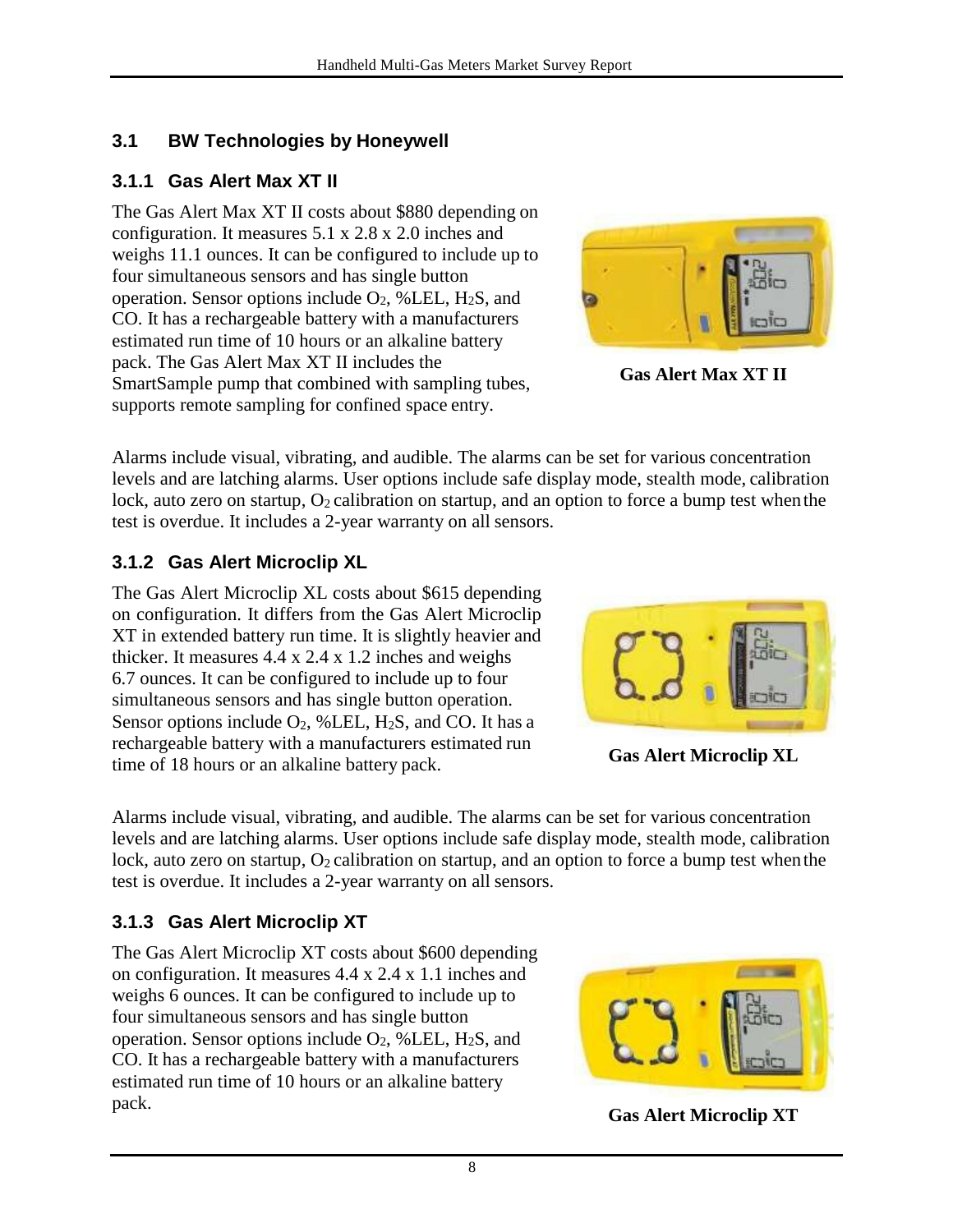Alarms include visual, vibrating, and audible. The alarms can be set for various concentration levels and are latching alarms. User options include safe display mode, stealth mode, calibration lock, auto zero on startup,  $O_2$  calibration on startup, and an option to force a bump test when the test is overdue. It includes a 2-year warranty on all sensors.

# <span id="page-14-0"></span>**3.1.4 Gas Alert Microclip X3**

The Gas Alert Microclip X3 costs about \$675 depending on configuration. It differs from the Gas Alert Microclip XL in that it has an extended 3 year warranty. It measures 4.4 x 2.4 x 1.2 inches and weighs 6.7 ounces. It can be configured to include up to four simultaneous sensors and has single button operation. Sensor options include  $O_2$ , %LEL, H<sub>2</sub>S, and CO. It has a rechargeable battery with a manufacturers estimated run time of 18 hours or an alkaline battery pack. **Gas Alert Microclip X3**



Alarms include visual, vibrating, and audible. The alarms can be set for various concentration levels and are latching alarms. User options include safe display mode, stealth mode, calibration lock, auto zero on startup,  $O_2$  calibration on startup, and an option to force a bump test when the test is overdue. It includes a 3-year warranty on all sensors.

# <span id="page-14-1"></span>**3.1.5 Gas Alert Quattro**

The Gas Alert Quattro costs about \$700 depending on configuration. It measures 5.1 x 3.2 x 1.9 inches and weighs 11 to 12 ounces. It can include up to four simultaneous sensors and has single button operation. Sensor options include  $O_2$ , %LEL,  $H_2S$ , and CO. In addition to alarms, the display shows continuous sensor readings and calibration status. Power options include either an interchangeable battery pack that is rechargeable or an alkaline battery pack. Manufacturers estimated run time is 21 hours for the rechargeable battery.



**Gas Alert Quattro**

Alarms include visual, vibrating, and audible. The alarms can be set for various concentration levels and are latching alarms. The Gas Alert Quattro includes data logging and event logging capabilities. The Gas Alert Quattro does not include a pump but is compatible with an available accessory motorized pump. It includes a 2-year warranty on all sensors.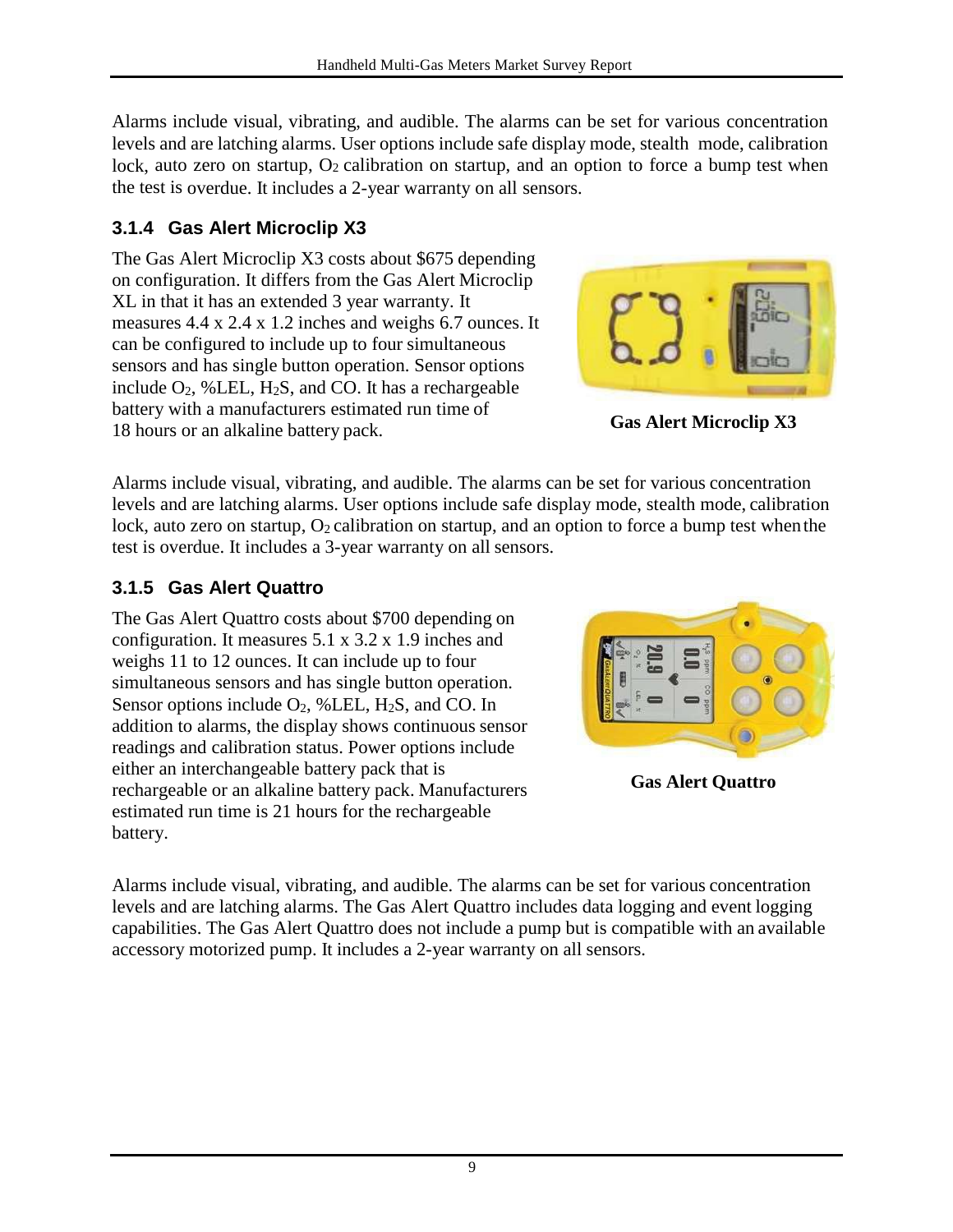#### <span id="page-15-0"></span>**3.2 Crowcon**

# <span id="page-15-1"></span>**3.2.1 Gas Pro**

The Gas Pro costs about \$850 depending on the configuration. It measures 1.7 x 5.1 x 3.3 inches and weighs 11.9 to 12.7 ounces depending on the number of sensors included. It can be configured to include up to five simultaneous sensors and has single button operation. Sensor options include  $O_2$ , %LEL, H<sub>2</sub>S, CO, dual toxic (CO+H2S), Hydrogen- filtered CO, chlorine  $(Cl<sub>2</sub>)$ , Ozone  $(O<sub>3</sub>)$ , sulfur dioxide  $(SO<sub>2</sub>)$ , phosgene  $(ClO<sub>2</sub>)$ , ammonia (NH3) nitrogen oxide (NO), and nitrogen dioxide  $(NO<sub>2</sub>)$ . It has a rechargeable battery with an



**Gas Pro**

estimated run time of 13 hours and a recharge time of 7.5 hours or an alkaline battery pack.

Alarms include visual, vibrating, and audible. The alarms can be set for various concentration levels and are latching alarms.

# <span id="page-15-2"></span>**3.2.2 Tetra 3**

The Tetra 3 costs about \$1,100 depending on the configuration. It measures 4.5 x 2.8 x 1.9 inches and weighs 10.4 ounces. It can be configured to include up to four simultaneous sensors and has single button operation. Sensor options include  $O_2$ , %LEL, H<sub>2</sub>S, CO, H-filtered CO, Ozone  $(O_3)$ ,  $SO_2$ , NH<sub>3</sub>, and IR-based CO<sub>2</sub>. It has a rechargeable Li-ion battery with an estimated run time of 12 hours and a 5 hour recharge time or an alkaline battery pack.



**Tetra 3** 

Alarms include visual, vibrating, and audible. The alarms can be set for various concentration levels and are latching alarms. Each sensor channel can have two instantaneous alarms.

# <span id="page-15-3"></span>**3.2.3 T4**

The Crowcon T4 costs about \$550 depending on the configuration. It measures 5.3 x 3.1 x 1.4 inches and weighs 9.9 ounces. It can be configured to include up to four simultaneous sensors and has a single button operation. Sensor options include  $O_2$ , %LEL, H<sub>2</sub>S, and CO. It has a rechargeable battery with a manufacturers estimated run time of 24 hours and a recharge time of about 5.5 hours or an alkaline battery pack.



**T4**

Alarms include visual, vibrating, and audible. The alarms

can be set for various concentration levels and are latching alarms. The T4 has data logging for up to 130 hours of data or 3,500 events.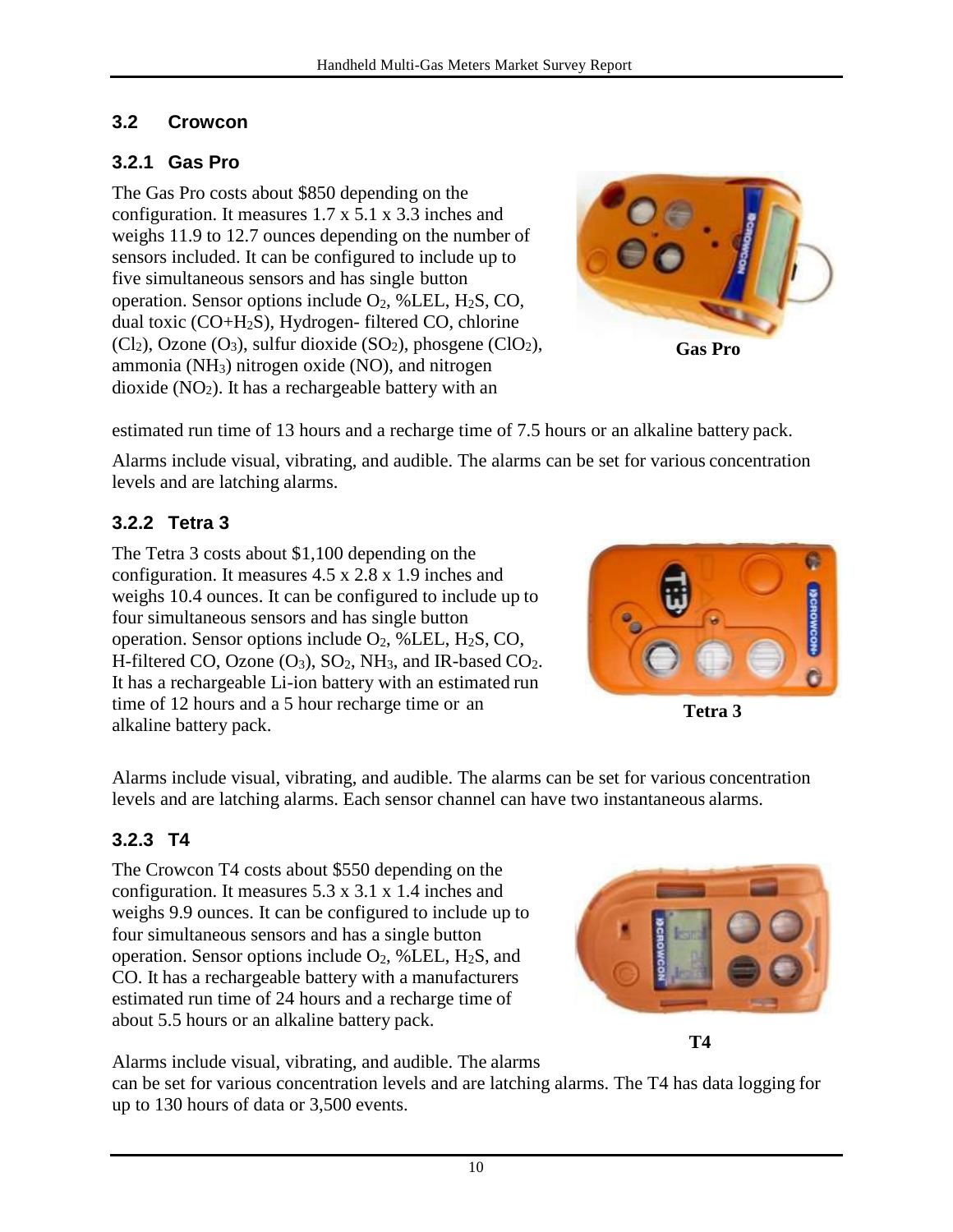#### <span id="page-16-0"></span>**3.3 Draeger**

#### <span id="page-16-1"></span>**3.3.1 X-am 2500**

The Draeger X-am 2500 cost about \$750 depending on the configuration. It measures 1.9 x 5.1 x 1.7 inches and weighs 7 – 8 ounces. It can be configured for up to four simultaneous sensors. Sensors options include  $O<sub>2</sub>$ , %LEL,  $H_2S$ , CO, NO<sub>2</sub>, and SO<sub>2</sub>. It has an option for a rechargeable NiCad battery or replaceable alkaline cells with an estimated run time of 12 hours for the rechargeable battery. A pump is available as an accessory.



**X-am 2500**

Alarms include visual, vibrating, and audible. The alarms can be set for various concentration levels and are latching alarms.

#### <span id="page-16-2"></span>**3.3.2 X-am 5000**

The Draeger X-am 5000 cost about \$1,500 to \$2,000 depending on the configuration. It measures 1.9 x 5.1 x 1.7 inches and weighs 8 – 9 ounces. It can be configured for up to five simultaneous sensors. Sensors options include  $O_2$ , %LEL, H<sub>2</sub>S, CO, NH<sub>3</sub>, NO, NO<sub>2</sub>, SO<sub>2</sub>, PH<sub>3</sub>, HCN,  $CO_2$ ,  $Cl_2$ ,  $H_2$ , organic vapors,  $COCl_2$ , and  $O_3$ . It has an option for a rechargeable Ni-MH battery or replaceable alkaline cells with an estimated run time of 12 hours for the rechargeable battery. A pump is an available accessory.

**X-am 5000**

Alarms include visual, vibrating, and audible. The alarms can be set for various concentration levels and are latching alarms.

#### <span id="page-16-3"></span>**3.4 Honeywell**

#### <span id="page-16-4"></span>**3.4.1 Impact**

The Impact costs about \$1,000 depending on the configuration. It measures 1.9 x 3.3 x 5.4 inches and weighs 18 ounces. It can be configured for up to four simultaneous sensors and single button operation. Sensor options include  $O_2$ , %LEL, H<sub>2</sub>S, CO, NH<sub>3</sub>, NO<sub>2</sub>, SO<sub>2</sub>,  $CO<sub>2</sub>$ , and  $Cl<sub>2</sub>$ . It has a rechargeable Ni- MH battery with a manufacturers estimated run time of 10 hours or an alkaline battery pack. It has a built in pump.

Alarms include visual, vibrating, and audible. The alarms can be set for various concentration levels and are latching alarms.



**Impact**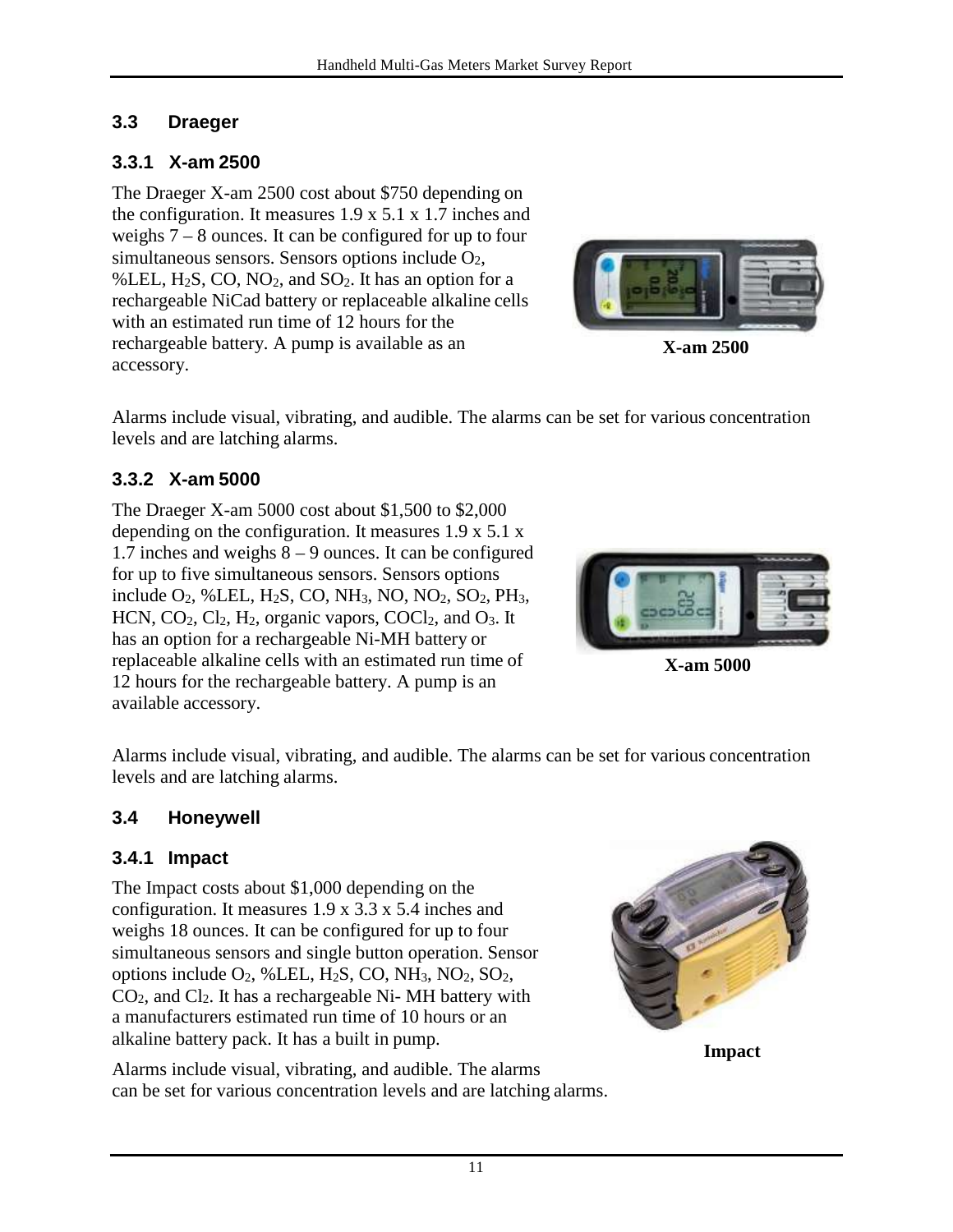#### <span id="page-17-0"></span>**3.4.2 MicroMAX Pro**

The MicroMAX Pro cost about \$700 depending on the configuration. It measures 4.75 x 3 x 1.8 inches and weighs about 17.6 ounces with a pump. It can be configured for up to five simultaneous sensors and has single button operation. Sensor options include  $O_2$ , %LEL,  $H_2S$ , CO, NH<sub>3</sub>, Cl<sub>2</sub>, Cl<sub>2</sub>, SO<sub>2</sub>, PH<sub>3</sub>, NO<sub>2</sub>, and HCN. It has a data recorder capable of 2,400 data points which is 40 to 200 hours depending on recording frequency. It has either a rechargeable Ni-MH battery or replaceable alkaline cells with a manufacturers estimated



**MicroMAX Pro**

run time of 13 hours and a 5 hour recharge time for the rechargeable battery.

Alarms include visual, vibrating, audible, and a voice alarm (speaking alarm). The alarms can be set for various concentration levels and are latching alarms.

#### <span id="page-17-1"></span>**3.4.3 MultiPro Multi-Gas**

The MultiPro Multi-Gas costs about \$700 to \$800 depending on the configuration. It measures 6.75 x 2.7 x 1.7 inches and weighs about 11 ounces with a pump. It can be configured for up to four simultaneous sensors and has single button operation. Sensor options include O2, %LEL, H2S, CO, and a dual-toxic sensor for CO/H2S. It has a data recorder capable of 40 hours of storage and up to 20 events. It has either a rechargeable Li-Ion battery or replaceable alkaline cells with a manufacturers estimated run time of 22 hours and a 5 hour recharge time for the rechargeable battery.



**MultiPro Multi-Gas**

Alarms include visual, vibrating, and audible. The alarms can be set for various concentration levels and are latching alarms.

#### <span id="page-17-2"></span>**3.4.4 PhD6™**

The PhD6™ cost about \$1,100 depending on the configuration. It measures 6.6 x 3.1 x 2 inches and weighs about 20 ounces with a rechargeable battery and pump. The pump is optional. It can be configured for up to six simultaneous sensors. Sensor options include  $O_2$ , %LEL,  $H_2S$ , CO, PH<sub>3</sub>, NO<sub>2</sub>, HCN, ComboTox (CO  $\&$  $H<sub>2</sub>S$ ), CH<sub>4</sub>, PID, IR-CH<sub>4</sub>, IR-CO<sub>2</sub>, NO, NO<sub>2</sub> Cl<sub>2</sub>, and SO2. It has a data recorder capable of recording 3,800 data points and 20 events and an optional full data **PhD6™** 



recorder. It has either a rechargeable Li-ion battery or replaceable alkaline cells with a manufacturers estimated runtime of 16 hours.

Alarms include visual, vibrating, audible, and a voice alarm (speaking alarm). The alarms can be set for various concentration levels and are latching alarms.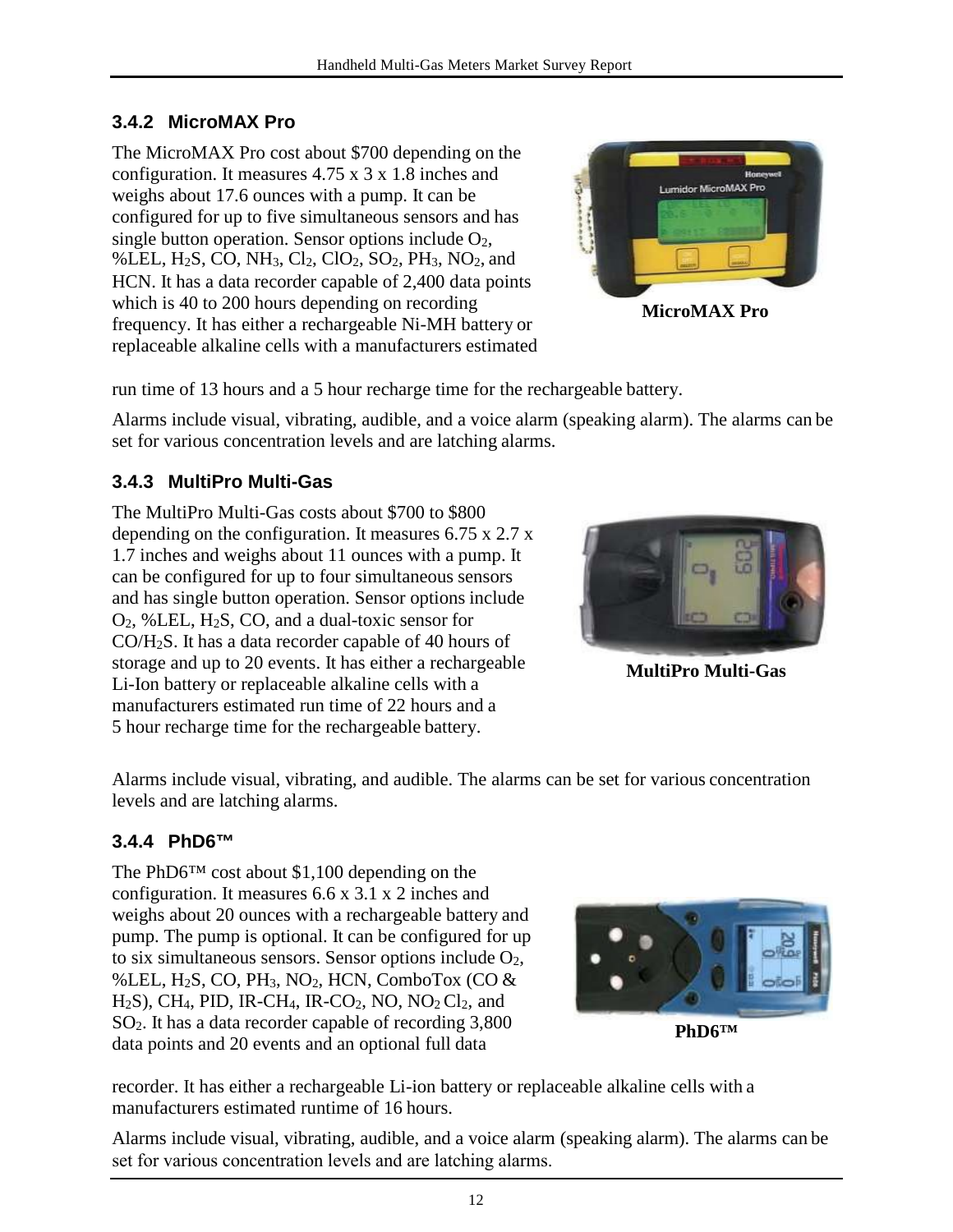## <span id="page-18-0"></span>**3.5 Industrial Scientific**

## <span id="page-18-1"></span>**3.5.1 MX6 iBrid**

The MX6 iBrid costs about \$2,000 to \$3,000 depending on the configuration. It measures 6.6 x 3.1 x 2.2 inches and weighs about 18 ounces with a pump. It can be configured for up to six simultaneous sensors. Sensor options include  $O_2$ , %LEL, H<sub>2</sub>S, CO, NO<sub>2</sub>, combined  $CO/H_2S$ , NH<sub>3</sub>,  $Cl_2$ ,  $ClO_2$ , PH<sub>3</sub>, CO High, SO<sub>2</sub>, HCl, HCN, H2, PH3 High, and NO. It has either a rechargeable Li-ion battery or replaceable alkaline cells with a manufacturers estimated run time of 20 hours with pump.



**MX6 iBrid**

Alarms include visual, vibrating, audible, and a voice alarm (speaking alarm). The alarms can be set for various concentration levels and are latching alarms.

#### <span id="page-18-2"></span>**3.5.2 Ventis MX4**

The Ventis MX4 costs about \$700 to \$1,000 depending on the configuration. It measures 6.8 x 2.6 x 2.6 inches and weighs about 13.4 ounces with a pump. It can be configured for up to four simultaneous sensors. Sensor options include  $O_2$ , %LEL, H<sub>2</sub>S, CO, NO<sub>2</sub>, combined  $CO/H<sub>2</sub>$ , and  $SO<sub>2</sub>$ . It has either a rechargeable Li-ion battery or replaceable alkaline cells with a manufacturers estimated run time of 12 hours with pump.



**MX4**

Alarms include visual, vibrating, audible, and a voice

alarm (speaking alarm). The alarms can be set for various concentration levels and are latching alarms.

# <span id="page-18-3"></span>**3.6 MSA**

#### <span id="page-18-4"></span>**3.6.1 ALTAIR® 4x**

The ALTAIR® 4x costs about \$1,000 depending on the configuration. It measures 4.4 x 3.0 x 1.3 inches and weighs about 7.9 ounces. It can be configured for up to four simultaneous sensors. Sensor options include  $O_2$ , %LEL,  $H_2S$ , CO, NO<sub>2</sub>. It has either a rechargeable Li-ion battery or replaceable alkaline cells with a manufacturers estimated run time of 24 hours and a charging time of 4 hours. It has a data logger capable of recording for 50 hours and 500 standard events. **ALTAIR® 4x** 



Alarms include visual, vibrating, and audible. The alarms can be set for various concentration levels and are latching alarms. It includes a 3-year warranty.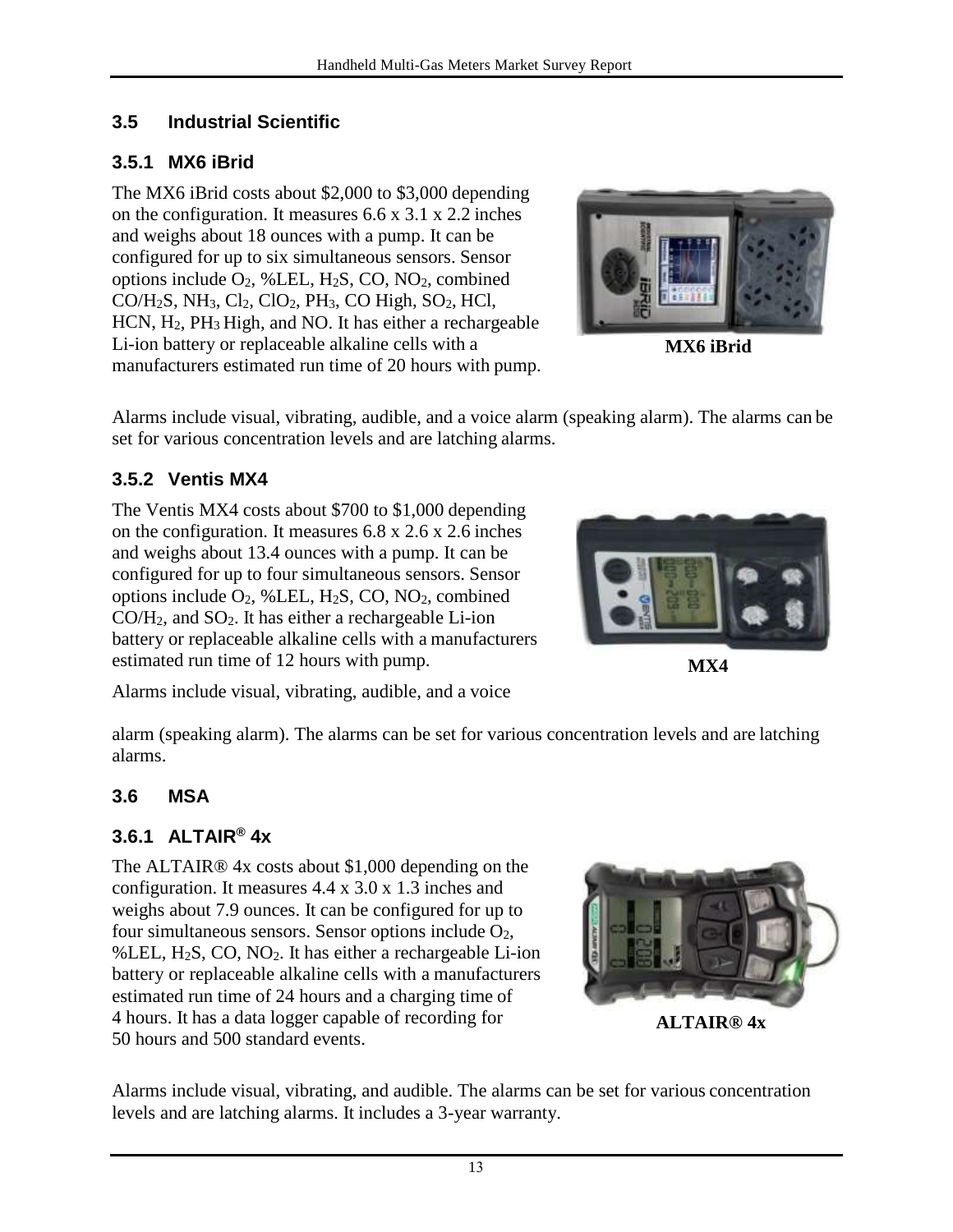# <span id="page-19-0"></span>**3.6.2 Solaris® MSHA**

The Solaris® MSHA costs about \$1,300 depending on the configuration. It measures 4.5 x 2.5 x 1.3 inches and weighs about 8 ounces with an optional pump. It can be configured for up to four simultaneous sensors. Sensor options include  $O_2$ , %LEL, H<sub>2</sub>S, and CO. It has either a rechargeable Li- ion battery or replaceable alkaline cells with a manufacturers estimated run time of 14 hours with pump.



**Solaris® MSHA**

Alarms include visual, vibrating, audible, and a voice

alarm (speaking alarm). The alarms can be set for various concentration levels and are latching alarms.

#### <span id="page-19-1"></span>**3.7 RAE**

#### <span id="page-19-2"></span>**3.7.1 MultiRAE**

The MultiRAE costs about \$1,000 to \$2,500 depending on the configuration. It measures 7.8 x 3.8 x 2.6 inches and weighs about 31 ounces. It can be configured for up to six simultaneous sensors. Sensor options include  $O<sub>2</sub>$ , %LEL, H<sub>2</sub>S, CO, NH<sub>3</sub>, VOC, CO<sub>2</sub>, multiple range of CO,  $Cl<sub>2</sub>$ ,  $Cl<sub>2</sub>$ , HCHO, HCN, CH<sub>3</sub>SH, NO, NO<sub>2</sub>, PH<sub>3</sub>, and SO2. There are also PID, IR, and other exotic sensors available. The unit has wireless connectivity for remote observation. It has a data logger capable of logging 5 sensors for 6 months at a 1-minute interval. It has



either a rechargeable Li-ion battery or replaceable alkaline cells with a manufacturers estimated run time of 14 hours with pump.

Alarms include visual, vibrating, audible, and a voice alarm (speaking alarm). The alarms can be set for various concentration levels and are latching alarms.

#### <span id="page-19-3"></span>**3.7.2 MultiRAE Lite Pumped**

The MultiRAE Lite Pumped costs about \$950 depending on the configuration. It measures 7.8 x 3.8 x 2.6 inches and weighs about 31 ounces. It can be configured for up to six simultaneous sensors. Sensor options include  $O_2$ , %LEL, H2S, CO, NH3, VOC, CO2, multiple range CO, Cl<sub>2</sub>, ClO<sub>2</sub>, HCHO, HCN, CH<sub>3</sub>SH, NO, NO<sub>2</sub>, PH<sub>3</sub>, and SO2. It has a data logger capable of logging 5 sensors for 6 months at a 1-minute interval. It has either a rechargeable Li- ion battery or replaceable alkaline cells with a manufacturers estimated run time of 14 hours with pump.



**MultiRAE Lite Pumped**

Alarms include visual, vibrating, audible, and a voice alarm (speaking alarm). The alarms can be set for various concentration levels and are latching alarms.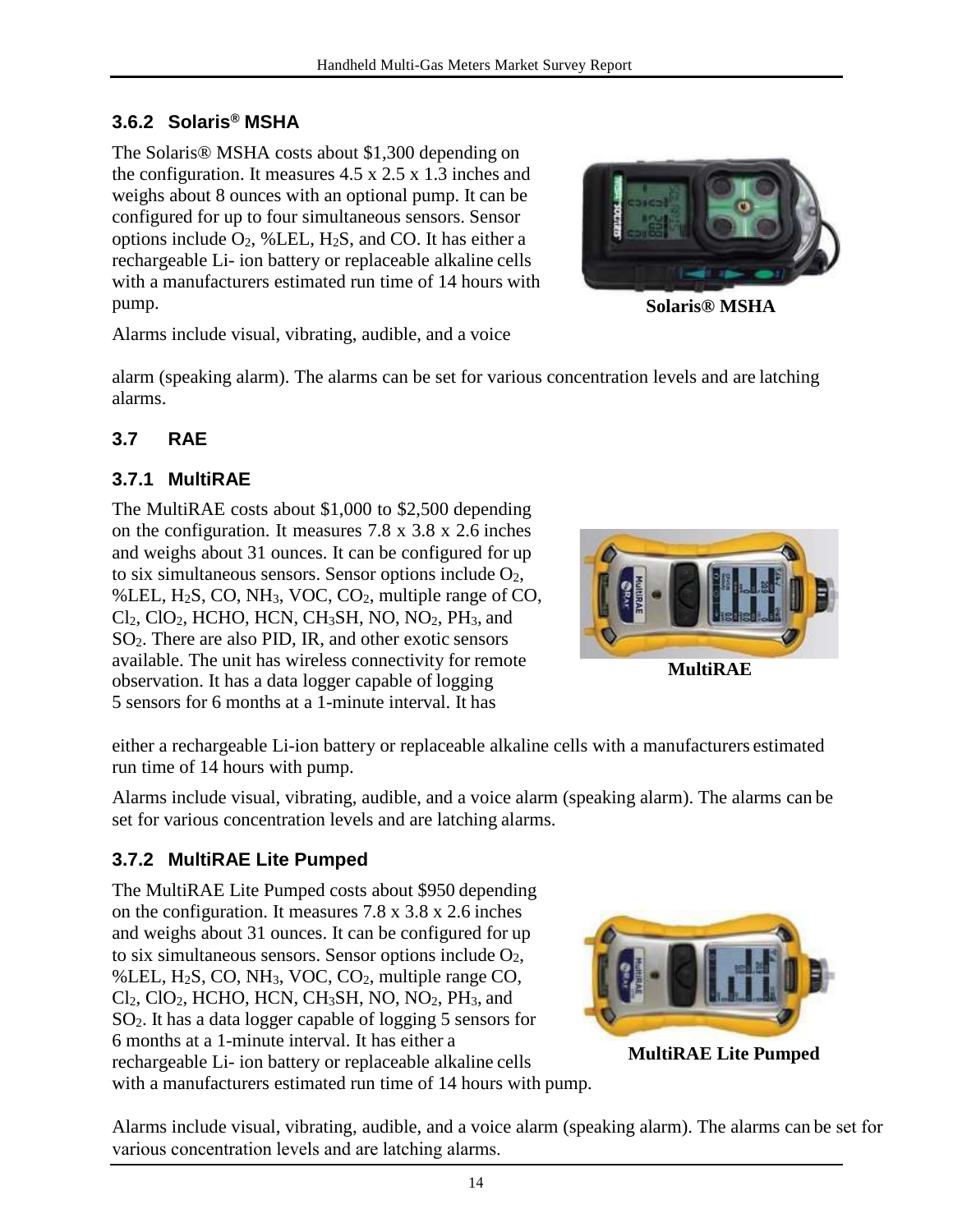# <span id="page-20-0"></span>**3.7.3 QRAE II**

The QRAE II costs about \$500 depending on the configuration. It measures 5 x 2.8 x 2 inches and weighs about 12 ounces with the optional pump. It can be configured for up to four simultaneous sensors. Sensor options include  $O_2$ , %LEL, H<sub>2</sub>S, and CO. It has a data logger capable of recording 12 days at 1-minute intervals. It has either a rechargeable Li- ion battery or replaceable alkaline cells with a manufacturers estimated replaceable alkaline cells with a manufacturers estimated<br> **QRAE II**<br> **QRAE II** 



Alarms include visual, vibrating, audible, and a voice alarm (speaking alarm). The alarms can be set for various concentration levels and are latching alarms.

# <span id="page-20-1"></span>**3.7.4 QRAE 3**

The QRAE 3 costs about \$1,000 depending on the configuration. It measures 5.5 x 3.2 x 1.7 inches and weighs about 14.5 ounces with the optional pump. It can be configured for up to four simultaneous sensors. Sensor options include  $O_2$ , %LEL, H<sub>2</sub>S, CO, NH<sub>3</sub>, SO<sub>2</sub>, HCN,  $PH_3$ ,  $CL_2$  and  $NO_2$ . It has a data logger capable of recording 4 sensors for 3 months at 1-minute intervals. It has either a rechargeable Li-ion battery or replaceable alkaline cells with a manufacturers estimated run time of 8 hours with pump.



**QRAE 3**

Alarms include visual, vibrating, audible, and a voice alarm (speaking alarm). The alarms can be set for various concentration levels and are latching alarms.

#### <span id="page-20-2"></span>**3.8 RKI Instruments**

#### <span id="page-20-3"></span>**3.8.1 GX-2009**

The GX-2009 costs about \$700 depending on the configuration. It measures 2.7 x 3 x 1 inches and weighs about 4.6 ounces. It is configured for four simultaneous sensors and has single button operation. It includes a data logger with log times from 10 to 300 hours. Sensor options include  $O_2$ , %LEL,  $H_2S$ , and CO. It has a rechargeable Ni-MH battery with a manufacturers estimated run time of 20 hours.



**GX-2009** 

Alarms include visual, vibrating, and audible. The alarms can be set for various concentration levels and are latching alarms.